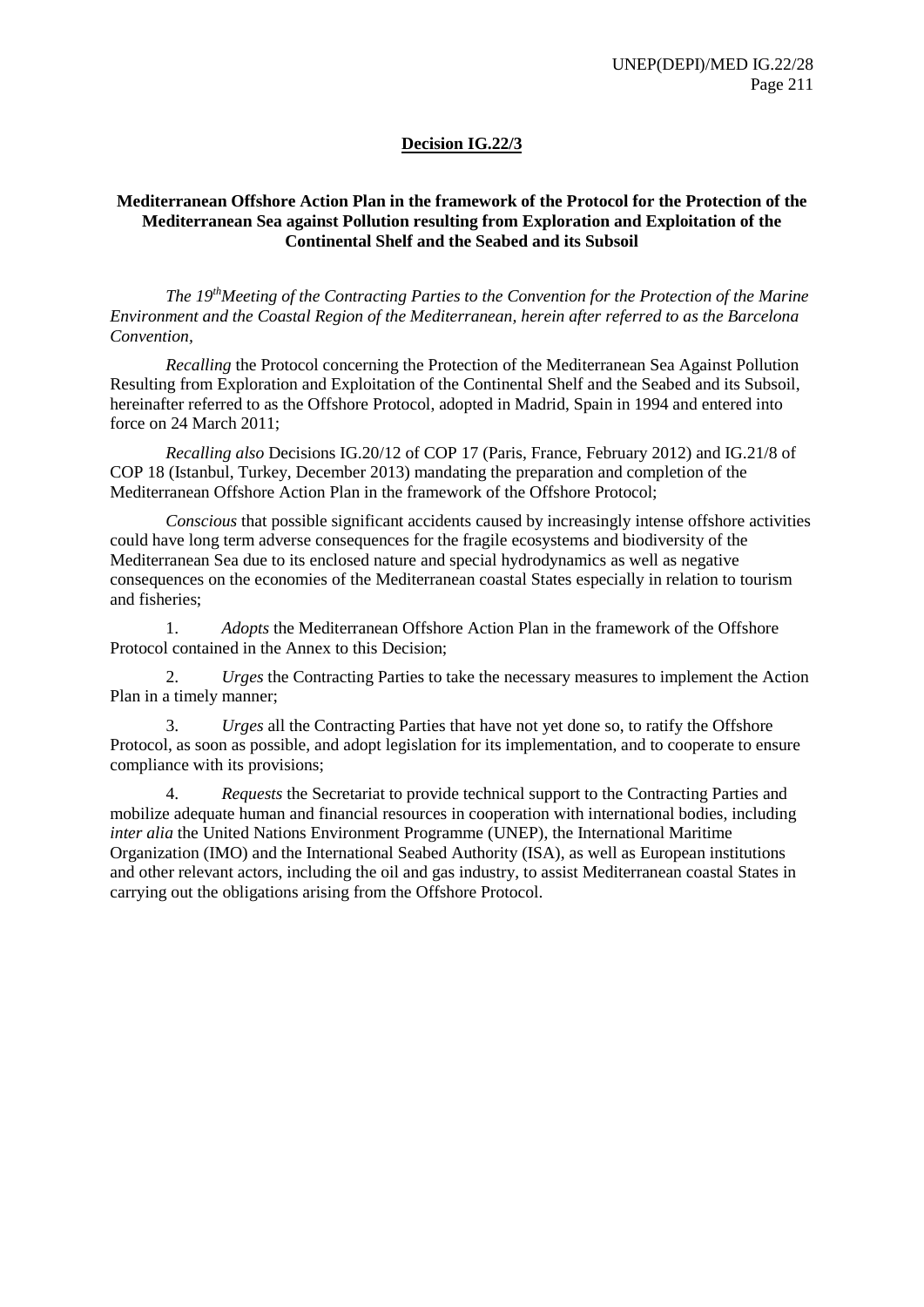#### **Annex**

# **MEDITERRANEAN OFFSHORE ACTION PLAN IN THE FRAMEWORK OF THE PROTOCOL FOR THE PROTECTION OF THE MEDITERRANEAN SEA AGAINST POLLUTION RESULTING FROM EXPLORATION AND EXPLOITATION OF THE CONTINENTAL SHELF AND**

### **THE SEABED AND ITS SUBSOIL (OFFSHORE PROTOCOL)**

# **TABLE OF CONTENTS**

### **BACKGROUND**

#### **PART I – INTRODUCTION**

- I.1 Secretariat and its Components
- I.2. Geographical coverage
- I.3. Preservation of rights
- I.5. Principles

# **PART II – OBJECTIVES**

II.1. General Objectives

II.2. Specific Objectives

### **II.2.1 GOVERNANCE FRAMEWORK**

**Specific objective 1**: To ratify the Offshore Protocol

**Specific objective 2**: To designate Contracting Parties' Representatives to participate to the regional governing bodies

**Specific objective 3**: To establish a technical cooperation and capacity building programme

**Specific objective 4:** To mobilise resources for the implementation of the Action Plan

**Specific objective 5**: To promote access to information and public participation in decision-making **Specific objective 6**: To enhance the regional transfer of technology

#### **II.2.2 REGIONAL OFFSHORE STANDARDS AND GUIDELINES**

**Specific objective 7**: To develop and adopt regional offshore standards **Specific objective 8**: To develop and adopt regional offshore guidelines

#### **II.2.3 REGIONAL OFFSHORE MONITORING PROGRAMME**

**Specific objective 9**: To establish regional offshore monitoring procedures and programmes

#### **PART III – REPORTING**

**Specific objective 10**: To report on the implementation of the Action Plan

#### **APPENDICES**

**Appendix 1 – Links between outputs and articles of the offshore protocol and estimation of required means for the implementation of the action plan for indicative purposes only**

**Appendix 2– Technical cooperation and capacity building programme**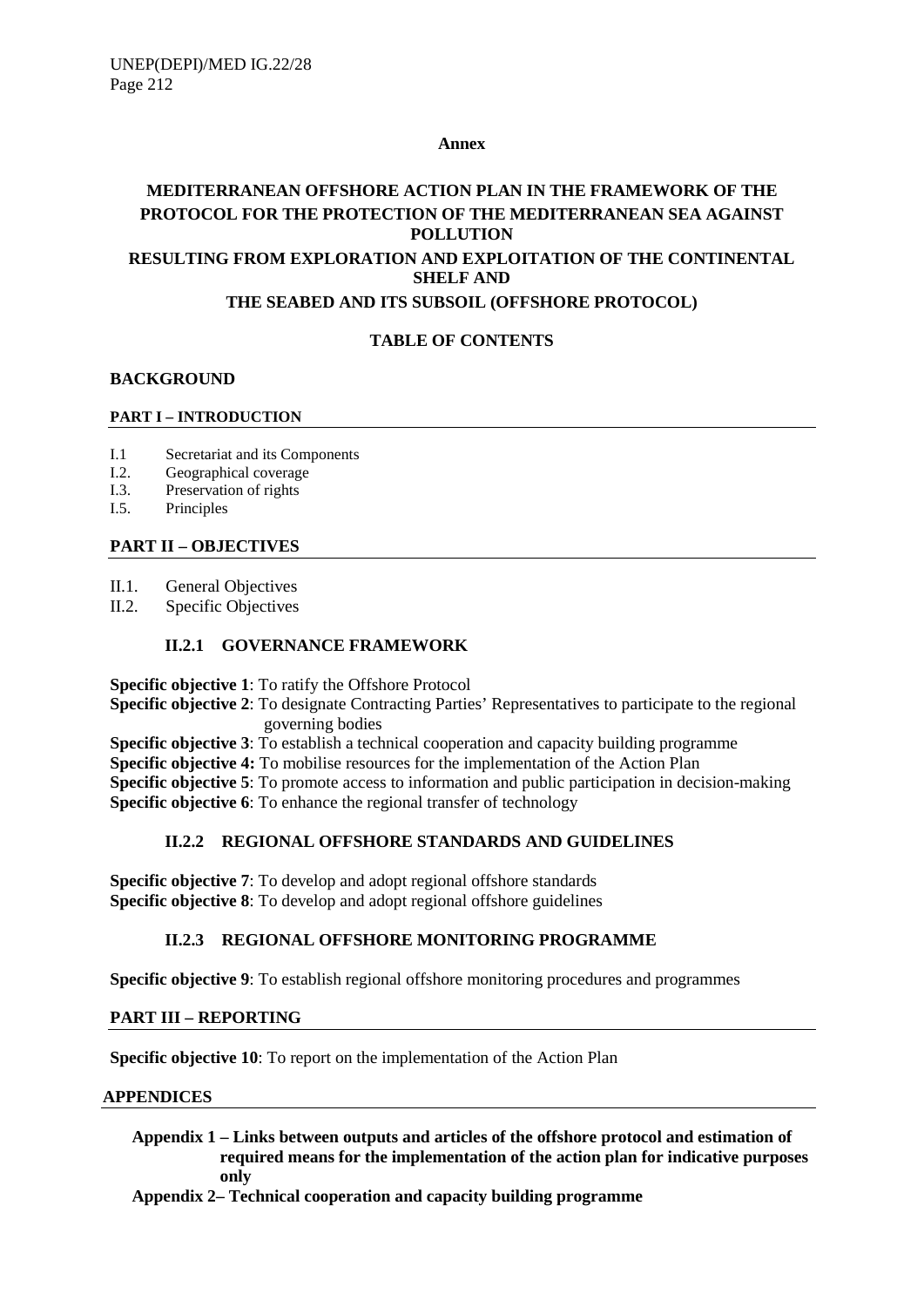### **Appendix 3– Potential research topics**

## **PART I – INTRODUCTION**

### **I.1 Secretariat and its Components**

Considering the range of expertise required for the implementation of the Action Plan, the Secretariat of the Barcelona Convention, represented by the United Nations Environment Programme – Mediterranean Action Plan Secretariat (UNEP/MAP) (the **Secretariat)** will coordinate the technical support.

The role of the Secretariat and its Components will be primarily one of assistance to the Contracting Parties in enhancing their national capacities and in facilitating the means for regional or sub-regional cooperation.

It is envisaged that there may be several areas of activity within the Specific objectives of the Action Plan which will require a synergy between various Components of the Mediterranean Action Plan (MAP).

### **I.2. Geographical coverage**

The area to which the Mediterranean Offshore Action Plan in the framework of the Protocol for the Protection of the Mediterranean Sea Against Pollution Resulting from Exploration and Exploitation of the Continental Shelf and the Seabed and its Subsoil (**the Action Plan**) applies is the area defined in Article 2 of the Offshore Protocol.

#### **I.3. Preservation of rights**

The provisions of this Action Plan shall be without prejudice to stricter provisions regulating the management of offshore activities contained in other existing or future national, regional or international instruments or programmes, when considering existing best practices for the development of standards for the Mediterranean region.

#### **I.4. Principles**

In implementing the Action Plan, the Contracting Parties shall be guided by the following principles:

- *(a) Integration Principle* by virtue of which offshore activities management under the Offshore Protocol shall be an integral part of the Mediterranean Strategy for Sustainable Development, the Ecosystem Approach (the **EcAp**), other relevant strategies including regional strategies of the Mediterranean Action Plan and shall not conflict with applicable domestic regulations*;*
- (b) *Prevention principle* by virtue of which any offshore activities management measure should aim at addressing the prevention of any form of pollution resulting from offshore activities;
- (c) *Precautionary principle* by virtue of which where there are threats of serious or irreversible damage, lack of full scientific certainty shall not be used as a reason for postponing costeffective measures to prevent environmental degradation;
- (d) *Polluter-pays principle* by virtue of which the costs of pollution prevention, control and reduction measures are to be borne by the polluter, with due regard to the public interest;
- (e) *Ecosystem-based approach* by virtue of which the cumulative effects of offshore activities on air, marine and coastal ecosystem services, habitats and species with other contaminants and substances that are present in the environment should be fully taken into account;
- (f) *The principle of public participation and stakeholder involvement*; and
- (g) *Sustainable Production and Consumption principle* by virtue of which current unsustainable patterns of consumption and production must be transformed to sustainable ones that decouple human development from environmental degradation.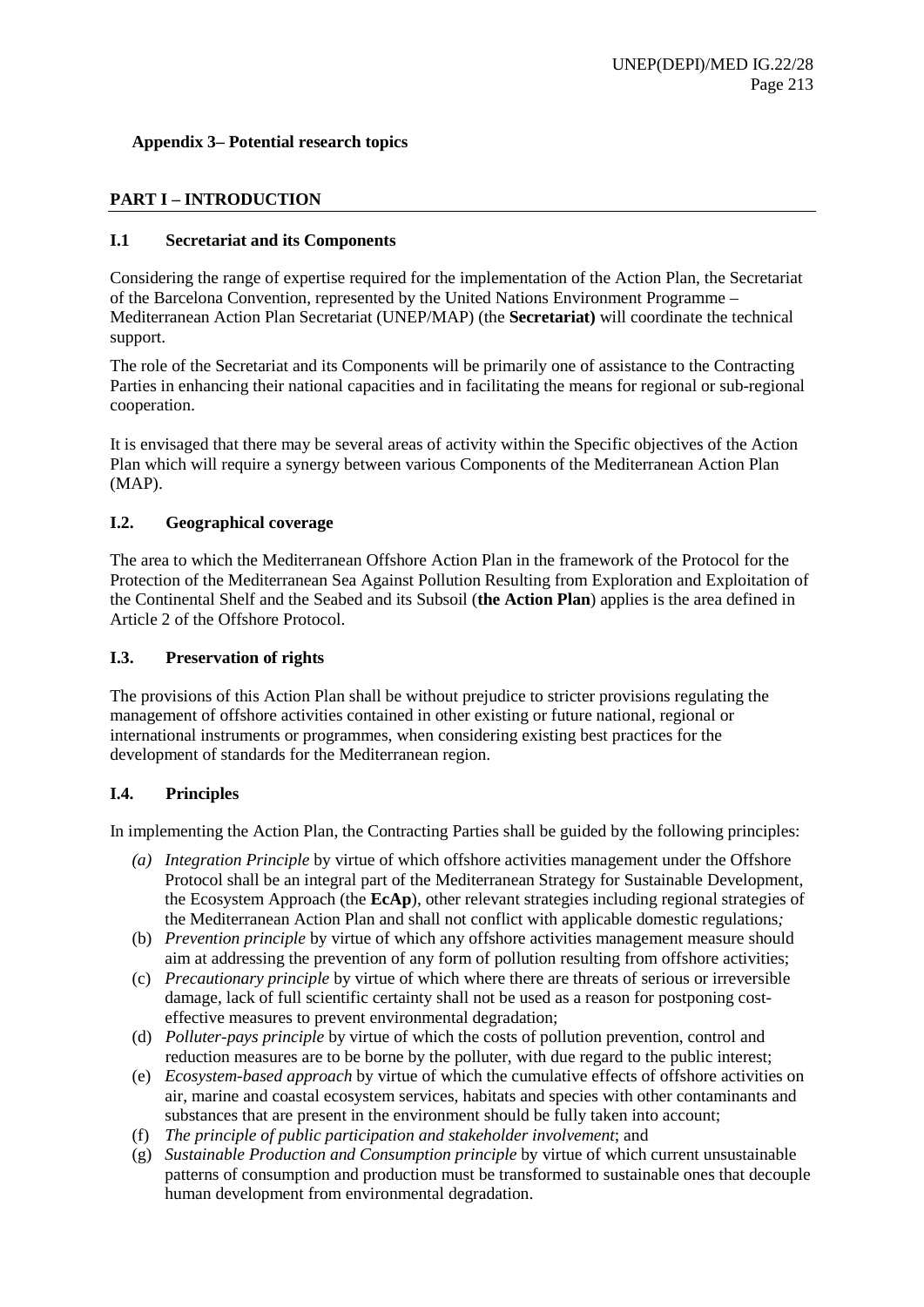# **PART II – OBJECTIVES**

## **II.1. General Objectives**

The Action Plan aims at defining measures which, if applied at regional level and by each Contracting Party within their jurisdiction will ensure the safety of offshore activities and reduce their potential impact on the marine environment and its ecosystem.

These measures shall aim at regional level:

- Setting-up a **governance framework** to support the implementation of the Action Plan and the adoption, enforcement and monitoring of regional standards, procedures and rules;
- Defining commonly agreed **regional offshore standards and guidelines** to be integrated and used at national level; and
- Develop in conformity with EcAp and its relevant indicators a regional commonly agreed **reporting and monitoring** for the Action Plan.

Part II.2 describes the **Specific objectives** which, if achieved, will meet the general objective as set out above. For each specific objective expected outputs are proposed, which will also serve as criteria for indicating the success (or otherwise) of Contracting Parties in meeting the objectives.

The Action Plan is built around **Outputs relating to the Contracting Parties** and to **the Secretariat and its Components.**

The implementation timeframe for this Action Plan is the 1<sup>st</sup> March 2016 to 31 December 2024.

**Appendix 1** provides information on the linkage between the objectives of the Action Plan and the various Articles of and Annexes to the Offshore Protocol as well as a draft budget estimate for the implementation of the Offshore Action Plan.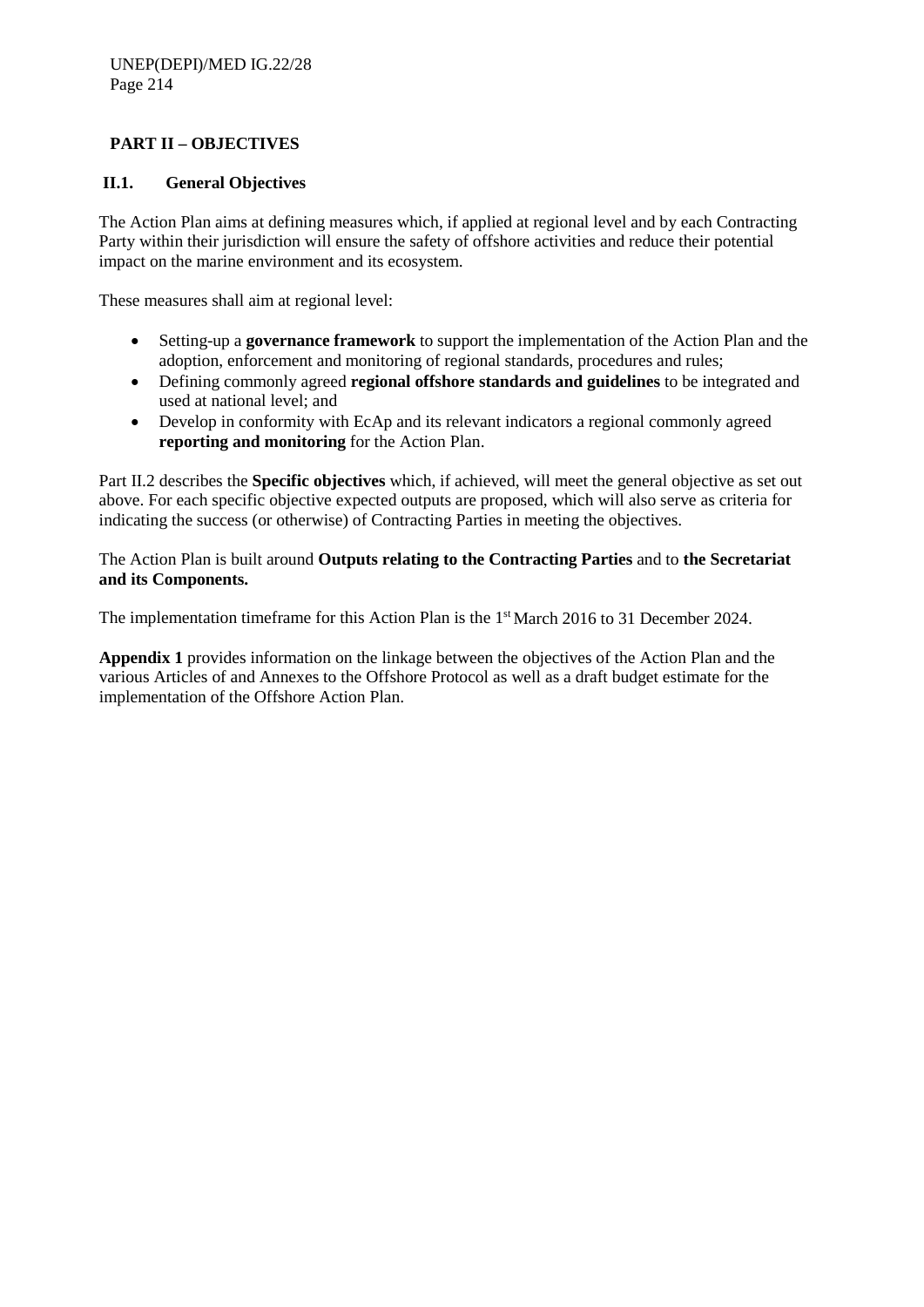#### **II.2. Specific Objectives**

#### **II.2.1 GOVERNANCE FRAMEWORK**

#### **Specific objective 1***: To ratify the Offshore Protocol*

In order that there is a comprehensive legal basis for the exploration and exploitation of the continental shelf and the seabed and its subsoil in the Mediterranean Sea, it is important that Contracting Parties to the Barcelona Convention take the necessary action to ensure that the Protocol for the Protection of the Mediterranean Sea Against Pollution Resulting from Exploration and Exploitation of the Continental Shelf and the Seabed and its Subsoil (the **Offshore Protocol**) is ratified and implemented nationally.

The expected outputs under this specific objective are:

#### **Outputs relating to the Contracting Parties**

- a) Ratification by all Contracting Parties of the Offshore Protocol, transposition of the Offshore Protocol into national law, and cooperation through the Secretariat to ensure compliance with its provisions<sup>1</sup>; and
- b) Review of the effectiveness of the Offshore Protocol.

#### **Outputs relating to the Secretariat and its Components, depending on the availability of resources**

- a) Provision of advice and technical assistance to Contracting Parties to the Barcelona Convention, which so request; and
- b) Assistance in reviewing the effectiveness of the Offshore Protocol.

### **Specific objective 2: To designate Contracting Parties' Representatives to participate to the regional governing bodies**

At the 18th Ordinary Meeting of the Contracting Parties to the Barcelona Convention, Contracting Parties approved the establishment of the Barcelona Convention Offshore Oil and Gas Group (BARCO OFOG) and adopted its terms of reference (Decision IG.21/8).

Contracting Parties to the Barcelona Convention, with the support of the relevant UNEP/MAP Components will *inter alia* provide, through the OFOG Group and Sub-Groups, technical support and guidance as detailed in section II.2.2, and make recommendations to the Meetings of the Parties to the Offshore Protocol to accomplish its functions as stipulated in Article 30.2 of the Offshore Protocol, and further detailed in Decision IG.21/8.

The OFOG Group is primarily composed of representatives of the Contracting Parties to the Barcelona Convention. In view of the range of expertise required for the various topics covered by the Protocol, several OFOG Sub-Groups could be set-up, as need be. To initiate the implementation of the Action Plan and ensure without delay that the measures and standards necessary to effectively implement the Action Plan are undertaken and developed, the following OFOG Sub-Groups will be established:

#### • **OFOG Sub-Group on environmental impact** dealing with *inter alia*:

- o Offshore monitoring procedures and programme;
- o Environment impact assessment;

1

o Use and discharge of harmful or noxious substances and material;

<span id="page-4-0"></span><sup>1</sup> Mediterranean coastal States shall consider the ratification of the Offshore Protocol and the transposition of its provisions into national law in accordance with domestic relevant practices and legislation.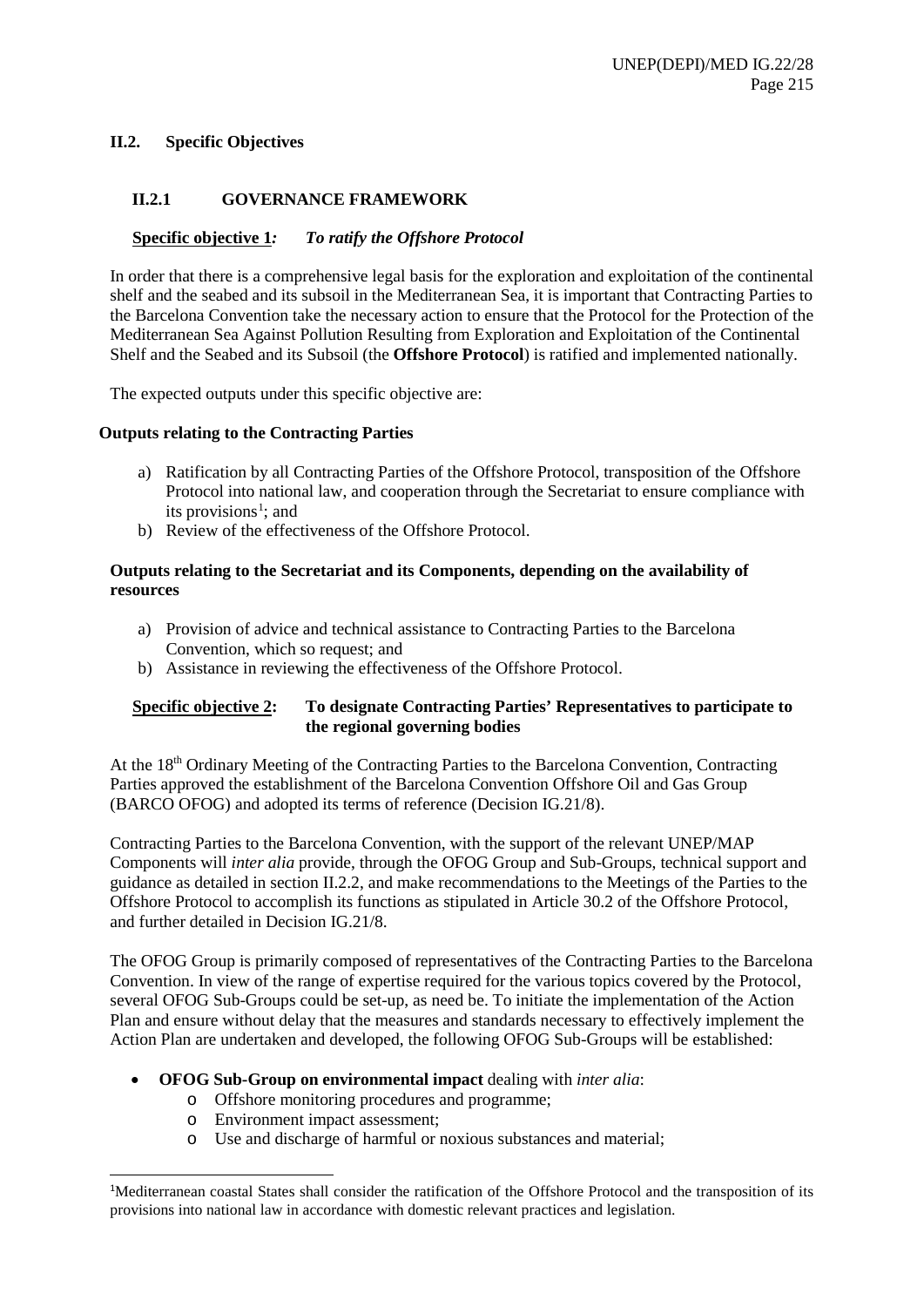- o Disposal of oil and oily mixtures and the use and disposal drilling fluids and cutting;
- o Precautions for Specially Protected Areas (SPA); and
- o Removal.
- **OFOG Sub-Group on health and safety** dealing with *inter alia*:
	- o Risk assessment;
	- o Health Safety measures;
	- o Training and certification of operators professionals and crew; and
	- o Removal plan.

These Sub-Groups will focus on technical and practical aspects of the Mediterranean Offshore Action Plan, in particular the development of the standards and guidelines referred in Specific objectives 7 and 8.

For the effective implementation of the Action Plan, the Contracting Parties shall ensure appropriate involvement of various stakeholders involving national competent authorities, civil society, private sector, operators, Non-Governmental Organizations (NGOs) and other stakeholders as appropriate to implement the measures provided for in the Action Plan and other measures as appropriate.

The expected outputs under this specific objective are:

#### **Outputs relating to the Contracting Parties**

- a) Nomination of the National Offshore Focal Point designated by all MAP Focal Points to coordinate at national level activities carried out in the framework of the Action Plan and actively participate in the OFOG Group;
- b) Designation, upon request by the Secretariat, through their National Offshore Focal Point, of the appropriate national entities and/or officials as contact points for each OFOG Sub-Group; and
- c) Leadership, on a voluntary basis, of the established Sub-Groups to coordinate with the support of the Secretariat the work assigned to the Sub-Groups.

- a) Participation of the industry and their representatives as observers to the OFOG Sub-Groups;
- b) Enhancement of public awareness through the contribution of IGOs and NGOs with a relevant mandate to the topics discussed in the various OFOG Sub-Groups, through their participation as observers, ensuring an open and transparent process through public consultations;
- c) Establishment of institutional cooperation with various relevant regional and global institutions, initiatives and agreements and, at an operational level, identification and use of possible synergies with ongoing activities of bodies such as the European Maritime Safety Agency;
- d) Publication and update of the composition of the OFOG Group and Sub-Groups on a dedicated website;
- e) Updated list of the National Offshore Focal Points and OFOG Sub-Group Focal Points;
- f) Definition, in consultation with MAP Focal Points, of the roles and responsibilities of UNEP/MAP Components to facilitate the implementation of the Action Plan; and
- g) Identification of the required means including human resources to ensure the implementation of the Action Plan and the support of the relevant UNEP/MAP Components. A draft estimation of the required means is found in **Appendix 1**.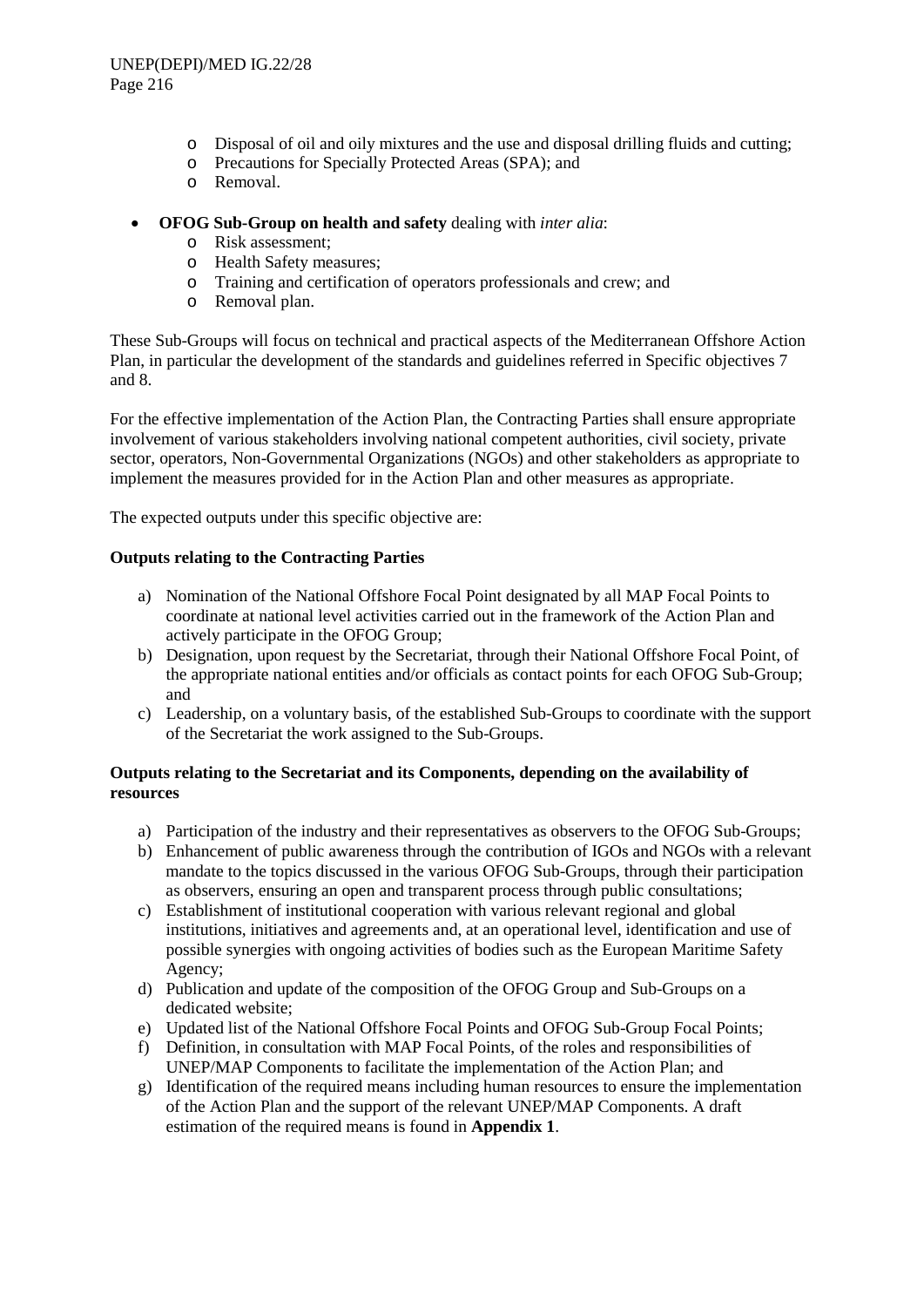### **Specific objective 3: To establish a technical cooperation and capacity building programme**

According to Article 24 of the Offshore Protocol the Parties shall, directly or with the assistance of competent regional or other international organisations, cooperate with a view to formulating and, as far as possible, implementing programmes of assistance to developing countries.

The expected outputs under this specific objective are:

#### **Outputs relating to the Contracting Parties**

a) Technical cooperation and capacity building programme endorsed as set in **Appendix 2**.

#### **Outputs relating to the Secretariat and its Components, depending on the availability of resources**

- a) Integration of the technical cooperation and capacity building programme in the six year programme of activities of UNEP/MAP and its relevant Components and in their biennium programme of work;
- b) Preparation of the corresponding budget for consideration by the Ordinary Meeting of the Contracting Parties to the Barcelona Convention; and
- c) Identification of donors to secure funds required for the implementation of the technical cooperation and capacity building programme.

#### **Specific objective 4: To mobilise resources for the implementation of the Action Plan**

The 18th Ordinary Meeting of the Contracting Parties to the Barcelona Convention in 2013 decided that the BARCO OFOG should be financed through extra budgetary resources and requested the Secretariat to identify international bodies that might provide specific sources of financing to assist Mediterranean coastal States in carrying out the obligations arising from the Offshore Protocol. The Meeting further invited the relevant oil and gas offshore industry to assist the BARCO OFOG, through technical support and financial contributions for the implementation of the program of work that may result from the Mediterranean Offshore Action Plan.

The expected outputs under this specific objective are:

#### **Outputs relating to the Contracting Parties**

a) Financial and human resources mobilised to support the implementation of the Action Plan, in particular its provisions related to the OFOG Group, technical cooperation, capacity building and monitoring activities.

#### **Outputs relating to the Secretariat and its Components, depending on the availability of resources**

a) Identification of additional donors to secure funds for the implementation of the Action Plan.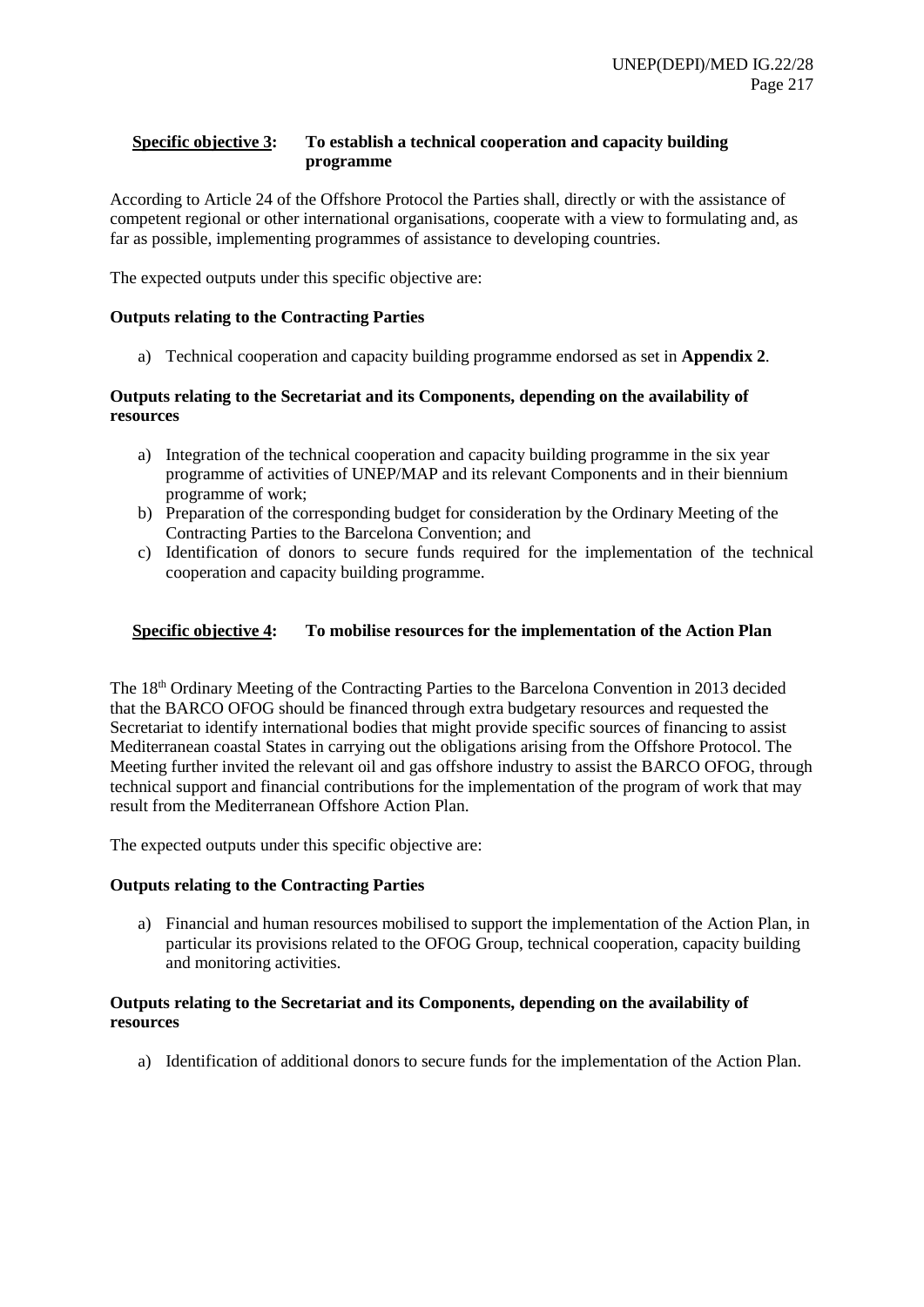### **Specific objective 5: To promote access to information and public participation in decision-making**

According to the Principle 10 of the Rio Declaration adopted at the United Nations Conference on Environment and Development in 1992, "Environmental issues are best handled with the participation of all concerned citizens, at the relevant level. At the national level, each individual shall have appropriate access to information concerning the environment that is held by public authorities, including information on hazardous materials and activities in their communities, and the opportunity to participate in decision-making processes. States shall facilitate and encourage public awareness and participation by making information widely available. Effective access to judicial and administrative proceedings, including redress and remedy, shall be provided."

The expected outputs under this specific objective are:

#### **Outputs relating to the Contracting Parties**

- a) Template for public information in line with national and regional rules on access to information;
- b) Report to the Secretariat every two years relevant information on the offshore installations within their jurisdiction including, when appropriate, information on their disposal for inclusion in the inventory to be maintained by the Secretariat; and
- c) Report to the Secretariat every two years discharges, spills and emissions from offshore oil and gas installations data in accordance with the monitoring programme to be defined by the relevant OFOG Sub-Group.

### **Outputs relating to the Secretariat and its Components, depending on the availability of resources**

- a) Support the preparation of the template for public information in line with existing Decisions of the Contracting Parties addressing public access to information and with UNEP's Access to Information Policy;
- b) Development of an online regional system to be maintained for the purpose of public information sharing;
- c) Publication every two years on a dedicated website of the inventory of installations as well as the discharges, spills and emissions from offshore oil and gas installations data submitted by the Contracting Parties; and
- d) Consolidated report every two years on the discharges, spills and emissions from offshore oil and gas installations data submitted by the Contracting Parties.

#### **Specific objective 6: To enhance the regional transfer of technology**

The Offshore Protocol emphasises the need for cooperation and exchange of information concerning research and development (R&D) of new technologies. In order to make the results of R&D activities undertaken in the Mediterranean region better known, the Secretariat shall endeavour to encourage the participation of regional research institutions, scientific project leaders and industry in relevant events. The Secretariat shall also facilitate, through the network of its Focal Points, the exchange of these results amongst the Contracting Parties. In addition, the Secretariat might indicate to its Focal Points the potential fields that call for further R&D in order to encourage more active participation and contribution of the relevant Mediterranean institutions in global efforts in this field. In this regard, a list of potential research topics is presented in **Appendix 3** to this document.

The expected outputs under this specific objective are: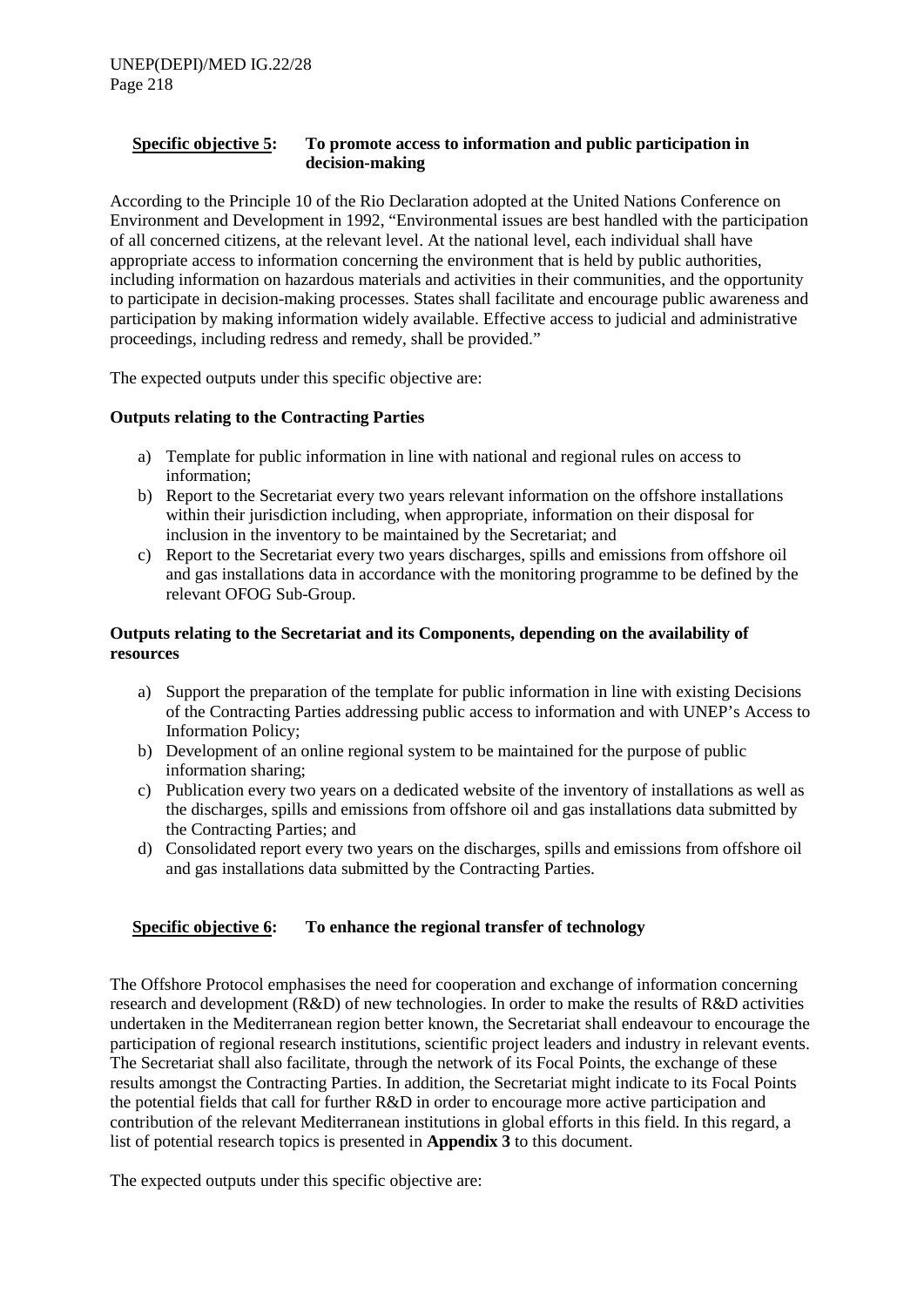#### **Outputs relating to the Contracting Parties**

- a) Active participation of the respective scientific and technical institutions, as well as the industry, in R&D activities and programmes related to prevention, response and monitoring of pollution from offshore activities;
- b) Presentation of the results of R&D activities and programmes by their respective national institutions and industry in international fora; and
- c) Information on ongoing R&D activities and research needs provided to the Secretariat.

- a) Support in the identification of fields of research in which there is a need for enhancement of the state-of-the-art of offshore pollution prevention, response and monitoring technologies and techniques;
- b) Dissemination and exchange of results of national R&D activities and programmes within and outside the Mediterranean region; and
- c) Participation of national and regional research institutions and industry in the relevant international fora facilitated with a view to making better known the results of R&D activities undertaken in the Mediterranean region.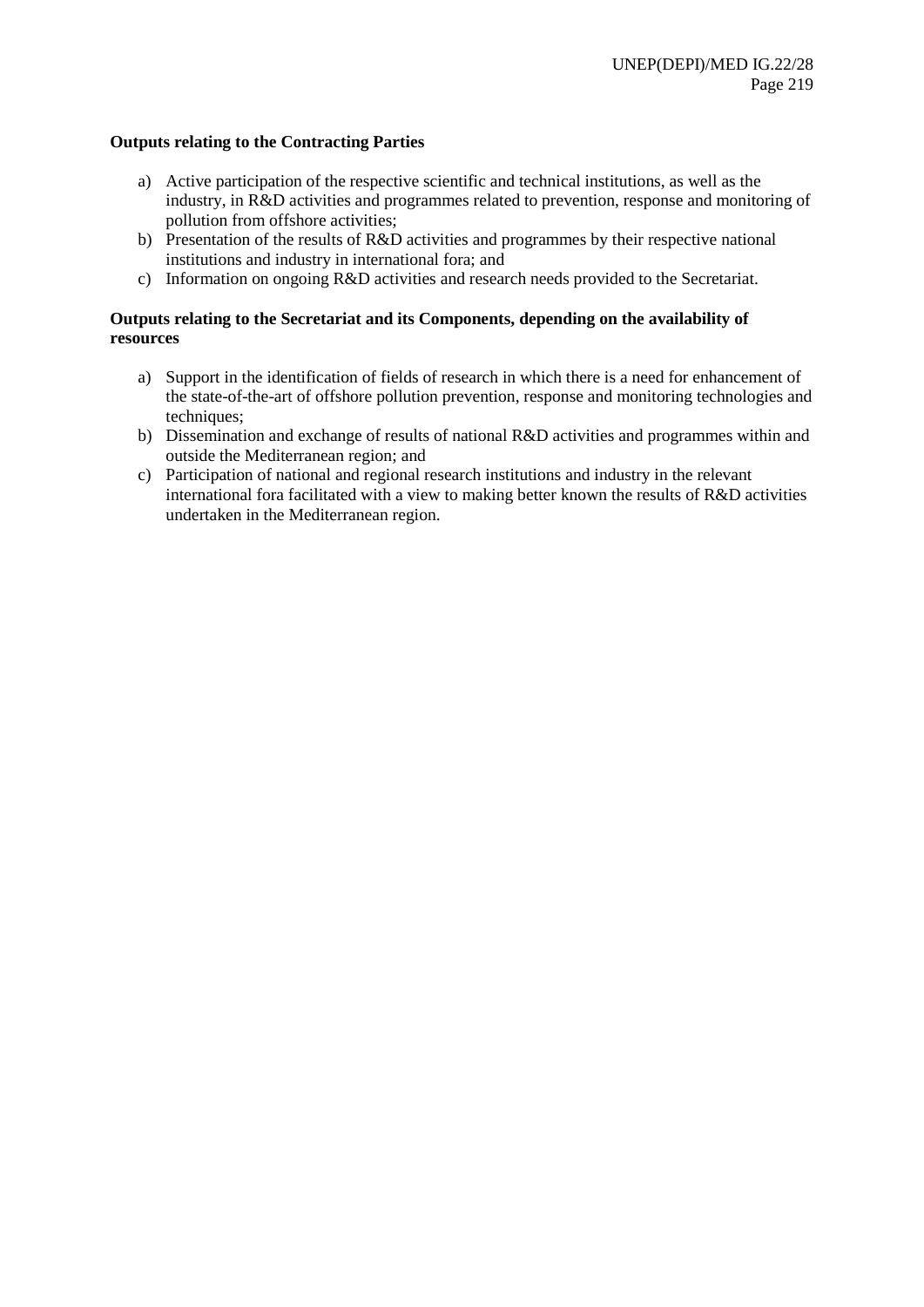# **II. 2.3 REGIONAL OFFSHORE STANDARDS AND GUIDELINES**

In accordance with the Specific objective 3 and Article 23 of the Offshore Protocol, as the core substance of the Offshore Protocol aims at establishing common standards and guidelines to harmonise regional practices in the Mediterranean region, Contracting Parties will consider relevant existing standards and guidelines in this field (*vide* REMPEC/WG.34/19/Rev.1), in line with overarching ecosystem-based ecological objectives, EcAp Roadmap and in particular with the Integrated Monitoring and Assessment Programme (IMAP) of UNEP/MAP.

# **Specific objective 7: To develop and adopt regional offshore standards**

The expected outputs under this specific objective are:

### **Outputs relating to the Contracting Parties**

- a) Environmental impact assessment regional standards developed based on existing EIA regional standards taking into consideration requirements referred in Annex IV and other best practices;
- b) Common standards, on the use and discharge of harmful or noxious substances and material, in line with relevant international standards and conventions defining *inter alia* limits and prohibitions at regional level formulated and adopted;
- c) Identification of the required modifications of Annex I, II and III and definition of which chemicals should be covered and not covered by such standards and under which conditions;
- d) Common standards on the disposal of oil and oily mixtures and on the use and disposal of drilling fluids and cutting formulated and adopted, and revision of the limits set in Article 10 and the prescriptions referred in Annex V of the Protocol;
- e) The method to be used to analyse the oil content is commonly agreed and adopted;
- f) Procedures for contingency planning, notification of accidental spills and transboundary pollution established in accordance with the Protocol concerning Cooperation in Preventing Pollution from Ships and, in Cases of Emergency, Combating Pollution of the Mediterranean Sea;
- g) Special restrictions or conditions for SPAs defined and adopted;
- h) Common criteria, rules and procedures for the removal of installations and the related financial aspects adopted;
- i) Common criteria, rules and procedures for safety measures including health and safety requirements adopted; and
- j) Common minimum standards of qualification for professionals and crews adopted.

### **Outputs relating to the Secretariat and its Components, depending on the availability of resources**

a) Support the specific OFOG Sub-Groups for the development of the above common standards.

# **Specific objective 8: To develop and adopt regional offshore guidelines**

The expected outputs under this specific objective are:

#### **Outputs relating to the Contracting Parties**

- a) Regional Guidelines on Environmental Impact Assessment;
- b) Regional Guidelines on the use and discharge of harmful or noxious substances and material;
- c) Regional Guidelines on the disposal of oil and oily mixtures and the use and disposal drilling fluids and cutting and analytical measurement;
- d) Regional Guidelines on removal of installations and the related financial aspects;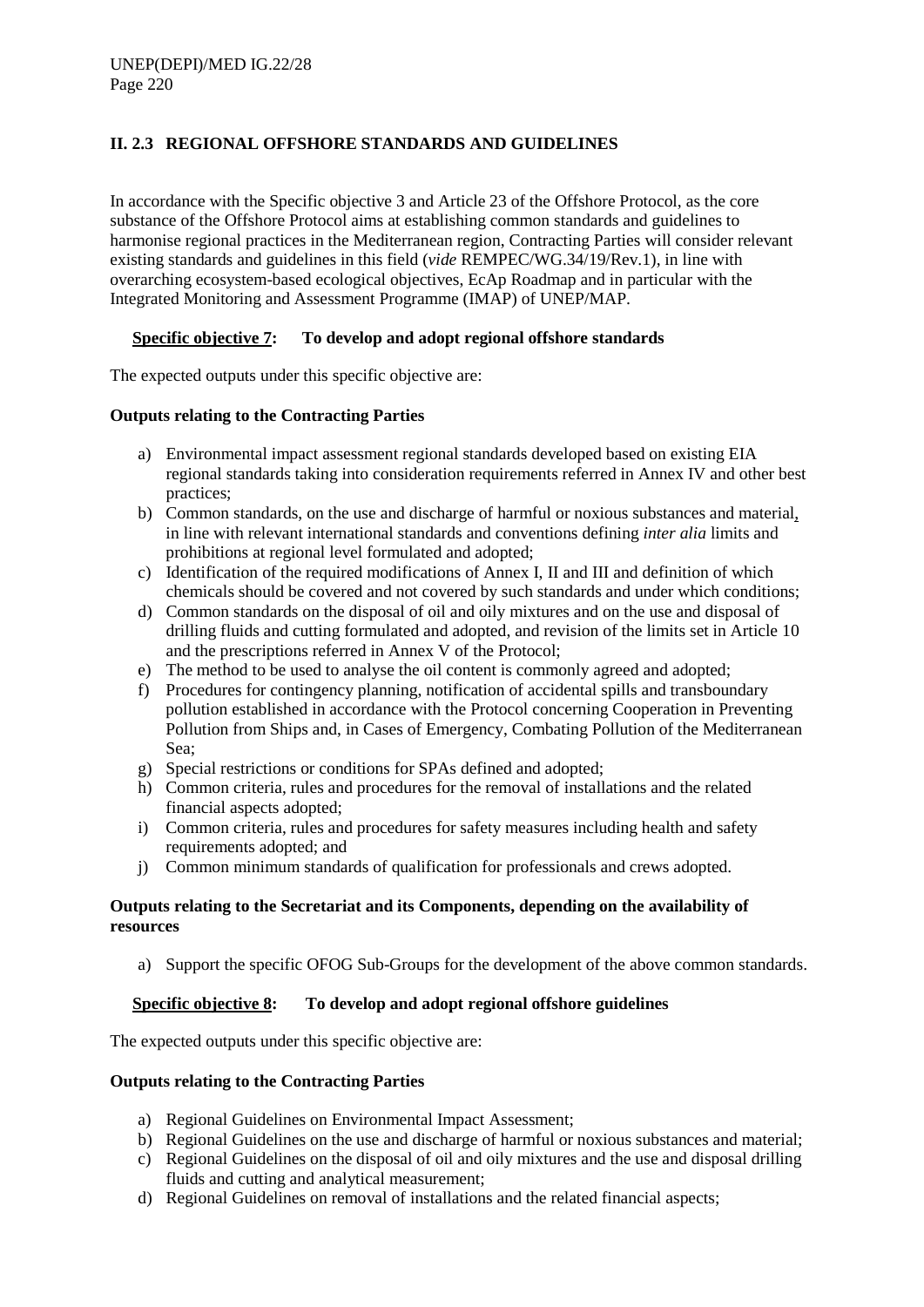- e) Regional Guidelines on installation safety measures including health and safety requirements;
- f) Regional Guidelines on minimum standards of qualification for professionals and crews;
- g) Regional Guidelines on authorisation requirements based on the above mentioned Standards;
- h) A report assessing national, regional and international rules, procedures and practices regarding liability and compensation for loss and damage resulting from the activities dealt with in the Offshore Protocol. The report is to be presented to the Contracting Parties at CoP 20 to form the basis of a proposal to facilitate implementing Article 27 of that Protocol; and
- i) Contribution through their OPRC Focal Points to the revision of the Section II of the Manual on Oil Pollution – Contingency Planning by the IMO Sub-Committee on Pollution Prevention and Response (PPR) which will include new information related to contingency planning for offshore units, sea ports and oil handling facilities.

## **Outputs relating to the Secretariat and its Components, depending on the availability of resources**

a) Support the specific OFOG Sub-Groups for the development of the above common guidelines.

# **II.2.3 REGIONAL OFFSHORE MONITORING PROGRAMME**

## **Specific objective 9: To establish regional offshore monitoring procedures and programmes**

The EcAp is the overarching principle of the Barcelona Convention, aiming to achieve good environmental status (GES) of the Mediterranean and ensuring adequate monitoring and assessment of the status on a cyclical basis.

The Offshore monitoring programme will be developed in line with the EcAp Roadmap and in particular with the Integrated Monitoring and Assessment Programme.

According to Decision IG 20/4 "Implementing the MAP ecosystem approach roadmap: Mediterranean Ecological and Operational Objectives, Indicators and Timetable for implementing the ecosystem approach roadmap adopted by the Contracting Parties to the Barcelona Convention" (COP17, 2012), and according to Decision 21/3 on the EcAp including adopting definitions of GES and Targets, for the purposes of this Action Plan, in compliance with the monitoring obligations under Article 12 of the Barcelona Convention and Article 19 of the Offshore Protocol, the expected outputs under this specific objective are:

# **Outputs relating to the Contracting Parties**

- a) A regional monitoring programme for offshore activities building, *inter alia*, on the Integrated Monitoring and Assessment Programme; and
- b) Results of the national offshore monitoring programme and the related agreed data are reported to the Secretariat every two years.

- a) The development/adoption of Mediterranean Monitoring Procedures and Programmes for the above, in consultation with relevant stakeholders, building on the relevant work undertaken in the Monitoring Correspondence Groups in the EcAp process in line with Decision 21/3;
- b) Development of the Mediterranean Offshore Reporting and Monitoring System (e.g. Regional Data Bank on Offshore activities through the Barcelona Convention Reporting System or other systems defined by the Contracting Parties); and
- c) Production, dissemination and publication every two years of a report on Discharges, Spills and Emissions from Offshore Oil and Gas Installations, based on data submitted by countries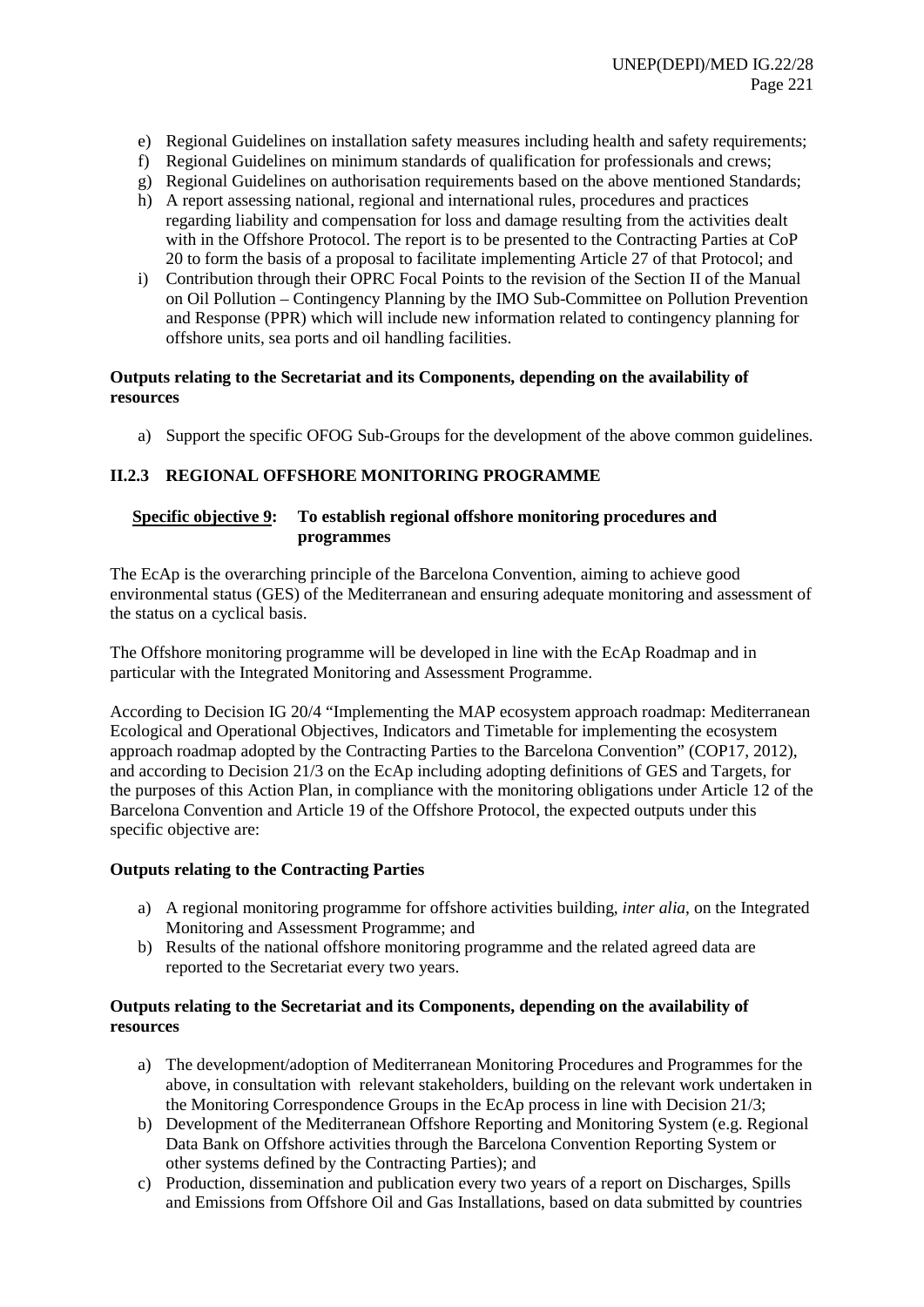which should be used as a base for the State of Environment Report regarding the impacts of the offshore oil and gas industry.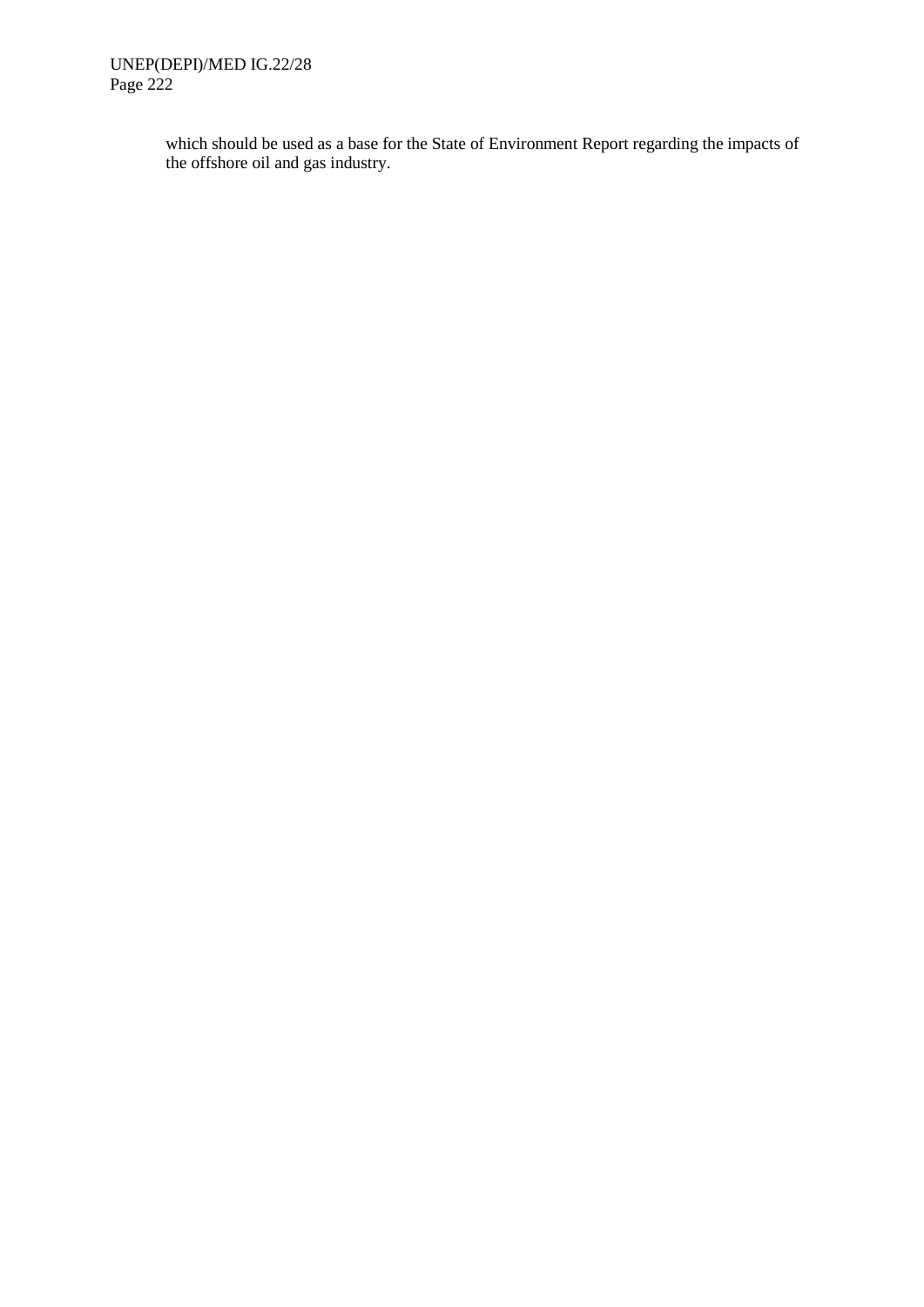### **PART III – REPORTING**

### **Specific objective 10: To report on the implementation of the Action Plan**

The expected outputs under this specific objective are:

#### **Outputs relating to the Contracting Parties***:*

- a) Report on the implementation of this Action Plan, in particular on the effectiveness of the measures defined in this Action Plan and difficulties encountered every two years; and
- b) Biennial review of the status of implementation of the Action Plan on the basis of the regional report prepared by the Secretariat.

- a) Guidelines on the structure and content of the national report on the implementation of this Action Plan considering existing reporting procedures (e.g. Reporting under the Compliance Committee) to avoid duplication of reporting procedures, as well as a set of indicators;
- b) Meetings of the Parties to the Offshore Protocol; and
- c) Consolidated report on the implementation of the Action Plan every two years for its submission to the Meetings of the Parties to the Offshore Protocol and the Meetings of the Contracting Parties to the Barcelona Convention.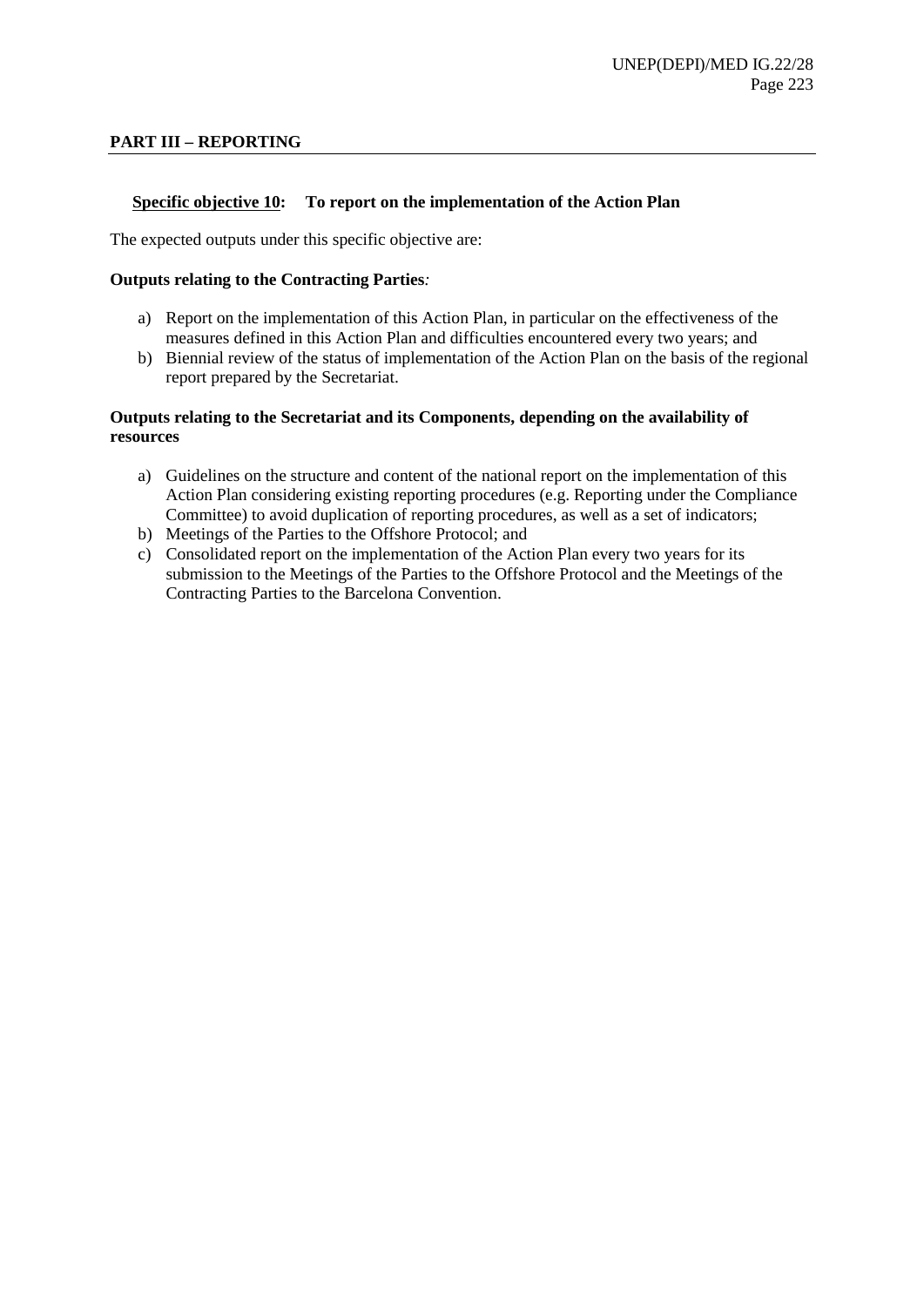#### **APPENDICES**

- **Appendix 1 – Links between outputs and articles of the offshore protocol and estimation of required means for the implementation of the action plan for indicative purposes only**
- **Appendix 2 – Technical cooperation and capacity building programme**
- **Appendix 3 – Potential research topics**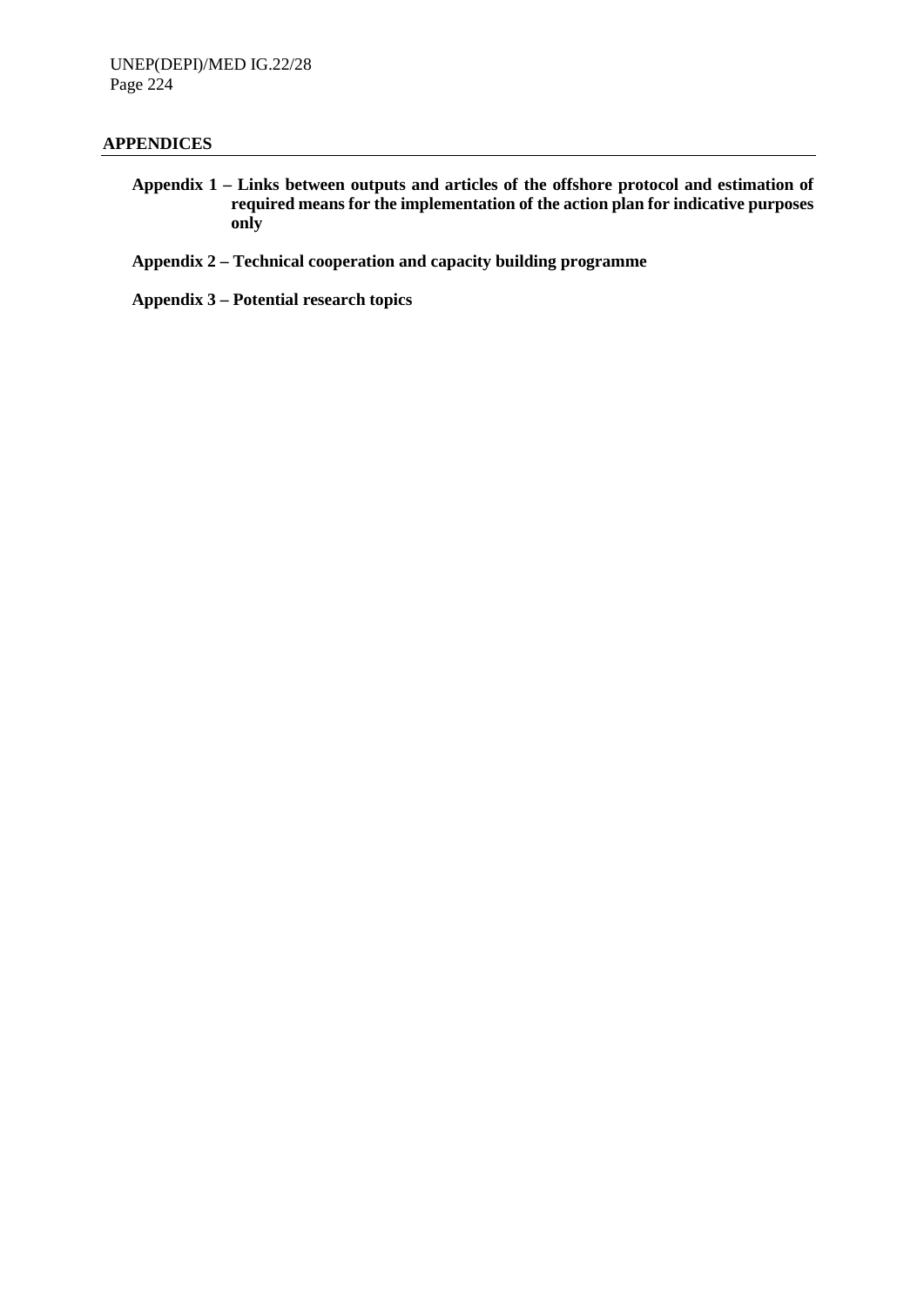#### <span id="page-14-0"></span>**MEDITERRANEAN OFFSHORE ACTION PLAN**

### **Appendix 1: LINKS BETWEEN OUTPUTS AND ARTICLES OF THE OFFSHORE PROTOCOL AND ESTIMATION OF REQUIRED MEANS FOR THE IMPLEMENTATION OF THE ACTION PLAN FOR INDICATIVE PURPOSES ONLY**

|    | <b>Specific Objective</b>                                                                                                 |    | <b>Outputs</b>                                                                                                                                                                                                                    | Link to<br>the<br>Protocol <sup>2</sup> | <b>Means required</b>                            | <b>Indicative</b><br>estimated cost<br>provided for<br>information<br>purposes only<br>(Euro) |
|----|---------------------------------------------------------------------------------------------------------------------------|----|-----------------------------------------------------------------------------------------------------------------------------------------------------------------------------------------------------------------------------------|-----------------------------------------|--------------------------------------------------|-----------------------------------------------------------------------------------------------|
|    | To ratify the Offshore Protocol                                                                                           | a) | Ratification by all Contracting Parties of the Offshore Protocol,<br>transposition of the Offshore Protocol into national law, and<br>cooperation through the Secretariat to ensure compliance with its<br>provisions             | Art.32                                  | <b>Contracting Parties</b><br>time               | $\boldsymbol{0}$                                                                              |
|    |                                                                                                                           | b) | Review of the effectiveness of the Offshore Protocol                                                                                                                                                                              | Art.30                                  | <b>Contracting Parties</b><br>time               | $\mathbf{0}$                                                                                  |
| 2. | To<br>designate<br>Contracting<br>Representatives<br>Parties'<br>to<br>participate to the<br>regional<br>governing bodies | a) | Nomination of the National Offshore Focal Point designated by<br>all MAP Focal Points to coordinate at national level activities<br>carried out in the framework of the Action Plan and actively<br>participate in the OFOG Group | Art.28<br>Decision<br>IG.21/8           | Nomination<br><b>Contracting Parties</b><br>time | $\boldsymbol{0}$                                                                              |

<span id="page-14-1"></span>**A) Outputs relating to the Contracting Parties**

 $\overline{a}$ 

<sup>2</sup> Linkage between the objectives of the Action Plan and the Articles of and Annexes to the Offshore Protocol considering that the Article 1 on Definitions, Article 2 on Geographical coverage and Article 3 on General undertakings apply to all Specific Objectives, that Article 29 on Transition measures is no longer applicable and that the discharge and disposal of machinery oil, the treatment and discharge of sewage (Article 11), the disposal and discharge of garbage (Article 12), the reception facilities (Article 13) and the ship storage shall be regulated according to the requirements listed under the relevant Annexes of the International Convention for the Prevention of Pollution from Ships (MARPOL).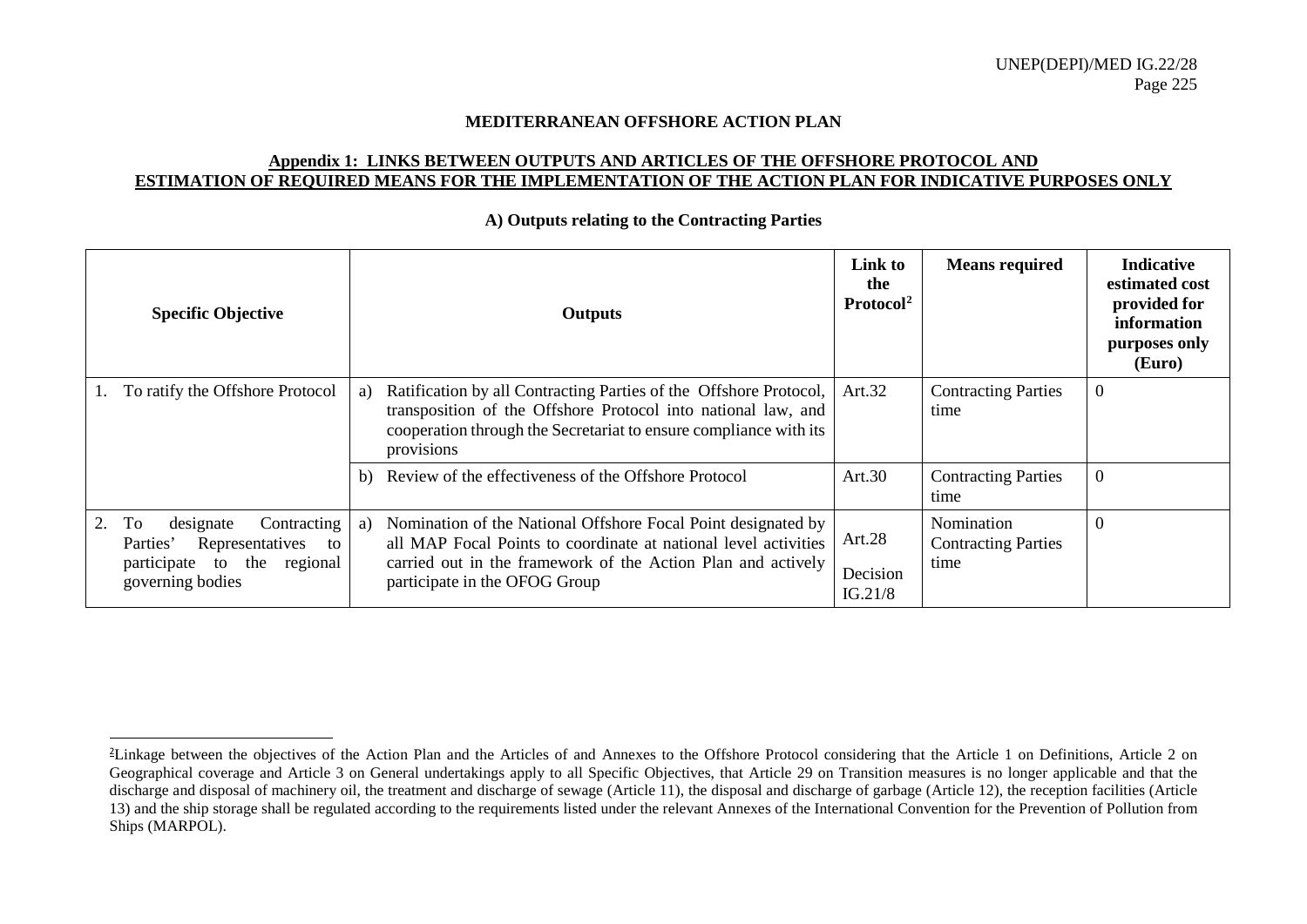| <b>Specific Objective</b>                                                            | <b>Outputs</b>                                                                                                                                                                                             | Link to<br>the<br>Protocol2   | <b>Means required</b>                                                        | <b>Indicative</b><br>estimated cost<br>provided for<br>information<br>purposes only<br>(Euro) |
|--------------------------------------------------------------------------------------|------------------------------------------------------------------------------------------------------------------------------------------------------------------------------------------------------------|-------------------------------|------------------------------------------------------------------------------|-----------------------------------------------------------------------------------------------|
|                                                                                      | Designation, upon request by the Secretariat, through their<br>b)<br>National Offshore Focal Point, of the appropriate national<br>entities and/or officials as contact points for each OFOG Sub-<br>Group | Art.28<br>Decision<br>IG.21/8 | Nomination                                                                   | $\boldsymbol{0}$                                                                              |
|                                                                                      | Leadership, on a voluntary basis, of the established Sub-Groups<br>C)<br>to coordinate with the support of the Secretariat the work<br>assigned to the Sub-Groups                                          | Art.28<br>Decision<br>IG.21/8 | Volunteering                                                                 | $\boldsymbol{0}$                                                                              |
| 3.<br>establish<br>technical<br>To<br>$\mathbf{a}$<br>cooperation<br>capacity<br>and | Technical cooperation and capacity building programme<br>a)<br>endorsed as set in Appendix 2                                                                                                               | Art.24                        |                                                                              |                                                                                               |
| building programme                                                                   | Technical Cooperation for the development of Standards and<br><b>Guidelines</b>                                                                                                                            |                               |                                                                              |                                                                                               |
|                                                                                      | Monitoring<br>$\bullet$                                                                                                                                                                                    |                               | Consultancy funds                                                            | 20,000                                                                                        |
|                                                                                      | Use and discharge of harmful or noxious substances and<br>material                                                                                                                                         |                               | Consultancy funds                                                            | 20,000                                                                                        |
|                                                                                      | Disposal of oil and oily mixtures and on the use and disposal<br>drilling fluids and cutting                                                                                                               |                               | Consultancy funds                                                            | 20,000                                                                                        |
|                                                                                      | Offshore platform Preparedness<br>Response<br>$\&$<br>and<br><b>Contingency Plan Assessment</b>                                                                                                            |                               | Participation of<br><b>Contracting Parties</b><br>to the IMO PPR<br>meetings | $\overline{0}$                                                                                |
|                                                                                      | Removal of installations and the related financial aspects                                                                                                                                                 |                               | Consultancy funds                                                            | 20,000                                                                                        |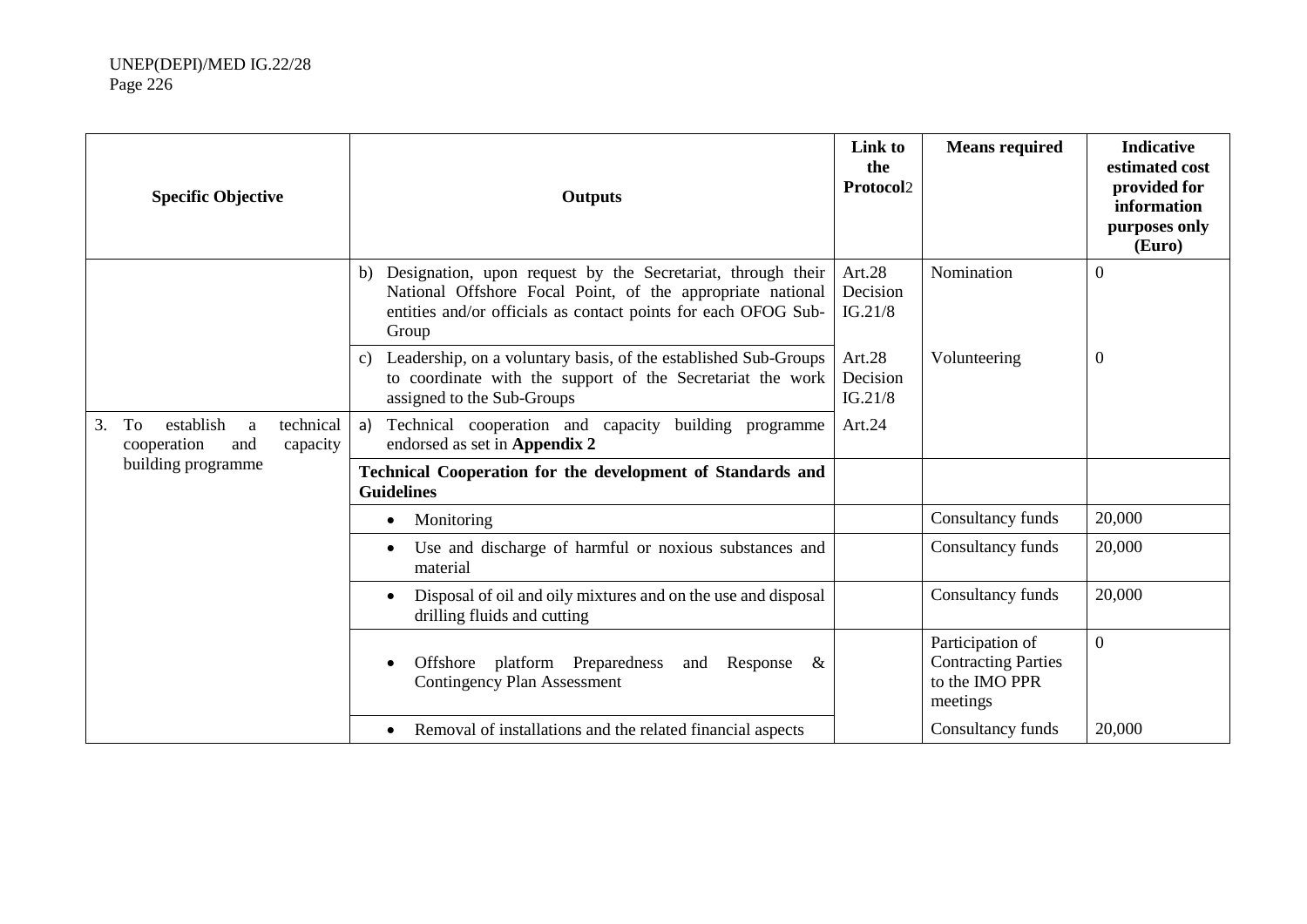<span id="page-16-0"></span>

| <b>Specific Objective</b> | <b>Outputs</b>                                                                                  | Link to<br>the<br><b>Protocol2</b> | <b>Means required</b> | <b>Indicative</b><br>estimated cost<br>provided for<br>information<br>purposes only<br>(Euro) |
|---------------------------|-------------------------------------------------------------------------------------------------|------------------------------------|-----------------------|-----------------------------------------------------------------------------------------------|
|                           | Safety measures including health and safety requirements<br>and fire fighting                   |                                    | Consultancy funds     | 20,000                                                                                        |
|                           | Minimum standards of qualification for professionals and<br>crews                               |                                    | Consultancy funds     | 20,000                                                                                        |
|                           | Granting of authorisations                                                                      |                                    | Consultancy funds     | 20,000                                                                                        |
|                           | Inspection/sanctions (Installation/Discharge/Competent<br>manning)                              |                                    | Consultancy funds     | 20,000                                                                                        |
|                           | Training <sup>3</sup>                                                                           |                                    |                       |                                                                                               |
|                           | Monitoring                                                                                      |                                    | Training funds        | 60,000                                                                                        |
|                           | Use and discharge of harmful or noxious substances and<br>material                              |                                    | Training funds        | 60,000                                                                                        |
|                           | Disposal of oil and oily mixtures and on the use and disposal<br>drilling fluids and cutting    |                                    | Training funds        | 60,000                                                                                        |
|                           | Offshore platform Preparedness<br>Response<br>$\&$<br>and<br><b>Contingency Plan Assessment</b> |                                    | Training funds        | 60,000                                                                                        |
|                           | Removal of installations                                                                        |                                    | Training funds        | 60,000                                                                                        |
|                           | Safety measures including health and safety requirements<br>and fire fighting                   |                                    | Training funds        | 60,000                                                                                        |

<sup>&</sup>lt;sup>3</sup> Estimation based on the assumption that 2 Participants per country attend the regional training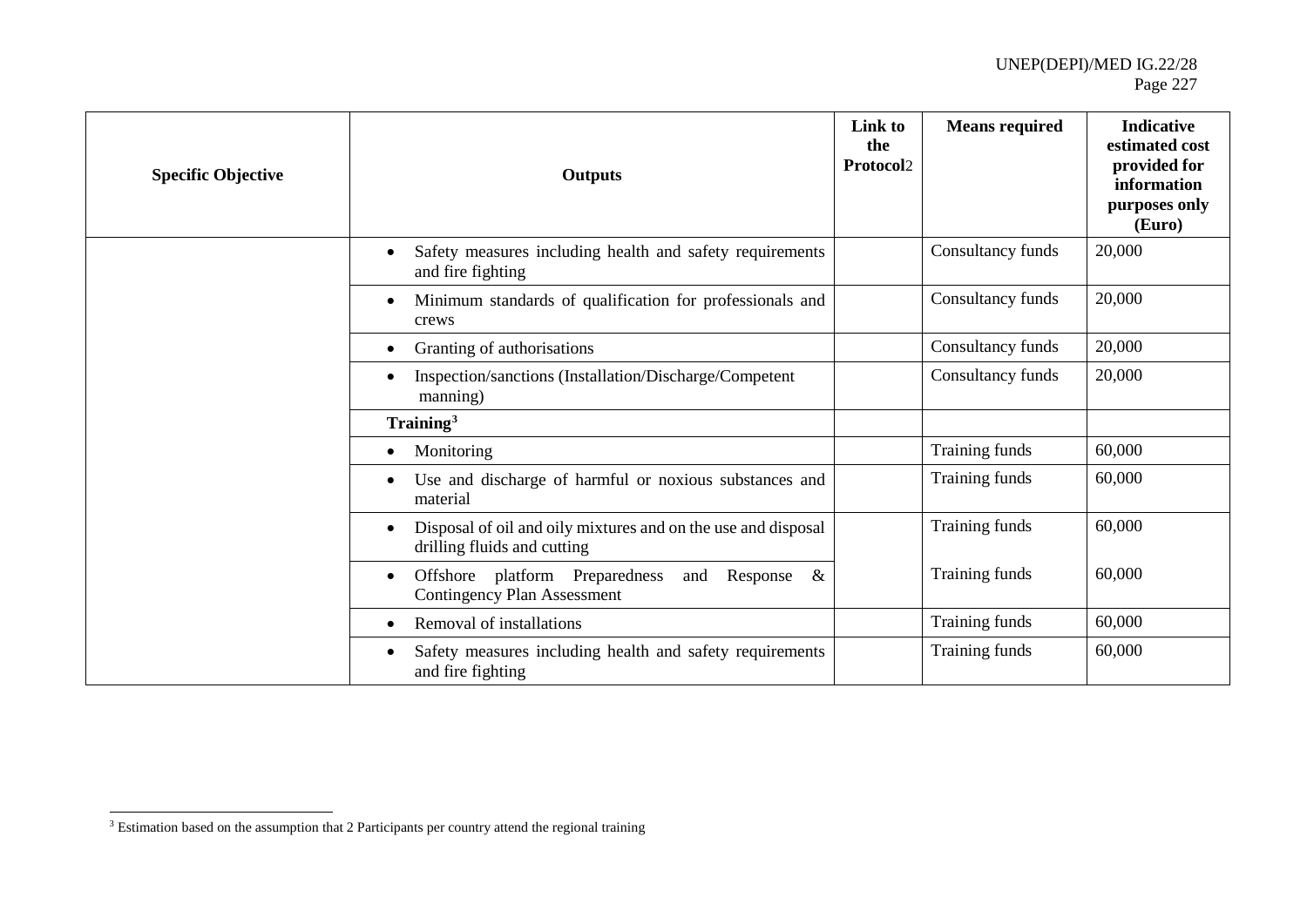|    | <b>Specific Objective</b>                                                                                   |    | <b>Outputs</b>                                                                                                                                                                                                                                                | Link to<br>the<br>Protocol2 | <b>Means required</b>                                                                                                                 |                | <b>Indicative</b><br>estimated cost<br>provided for<br>information<br>purposes only<br>(Euro) |
|----|-------------------------------------------------------------------------------------------------------------|----|---------------------------------------------------------------------------------------------------------------------------------------------------------------------------------------------------------------------------------------------------------------|-----------------------------|---------------------------------------------------------------------------------------------------------------------------------------|----------------|-----------------------------------------------------------------------------------------------|
|    |                                                                                                             |    | Minimum standards of qualification for professionals and<br>crews                                                                                                                                                                                             |                             | Training funds                                                                                                                        | 60,000         |                                                                                               |
|    |                                                                                                             |    | Granting of authorisations                                                                                                                                                                                                                                    |                             | Training funds                                                                                                                        | 60,000         |                                                                                               |
|    |                                                                                                             |    | Inspection/sanctions (Installation/Discharge/Competent<br>manning)                                                                                                                                                                                            |                             | Training funds                                                                                                                        | 60,000         |                                                                                               |
| 4. | To mobilise resources for the<br>implementation of the Action<br>Plan                                       | a) | Financial and human resources mobilised to support the<br>implementation of the Action Plan, in particular its provisions<br>related to the OFOG Group, technical cooperation, capacity<br>building and monitoring activities                                 | Art.31                      | Contracting<br>Parties<br>time and participation<br>to the Meetings of the<br>Parties<br>to<br>the<br><b>Offshore Protocol</b>        | Spec.<br>10    | Objective                                                                                     |
| 5. | To<br>promote<br>access<br>to<br>information<br>public<br>and<br>decision-<br>participation<br>in<br>making | a) | Template for public information in line with national and<br>regional rules on access to information                                                                                                                                                          | Art.23, 25<br>& 26          | Contracting Parties<br>time and participation<br>to the Meetings of the<br>Parties<br>the<br>$\mathbf{t}$<br><b>Offshore Protocol</b> | Spec.<br>10    | Objective                                                                                     |
|    |                                                                                                             | b) | Report to the Secretariat every two years relevant information on<br>the offshore installations within their jurisdiction including,<br>when appropriate, information on their disposal for inclusion in<br>the inventory to be maintained by the Secretariat | Art $6 &$<br>Art 17         | Contracting<br>Parties<br>time                                                                                                        | $\overline{0}$ |                                                                                               |
|    |                                                                                                             | c) | Report to the Secretariat every two years discharges, spills and<br>emissions from offshore oil and gas installations data in<br>accordance with the monitoring programme to be defined by the<br>relevant OFOG Sub-Group                                     | Art 17                      | <b>Contracting Parties</b><br>time                                                                                                    | $\overline{0}$ |                                                                                               |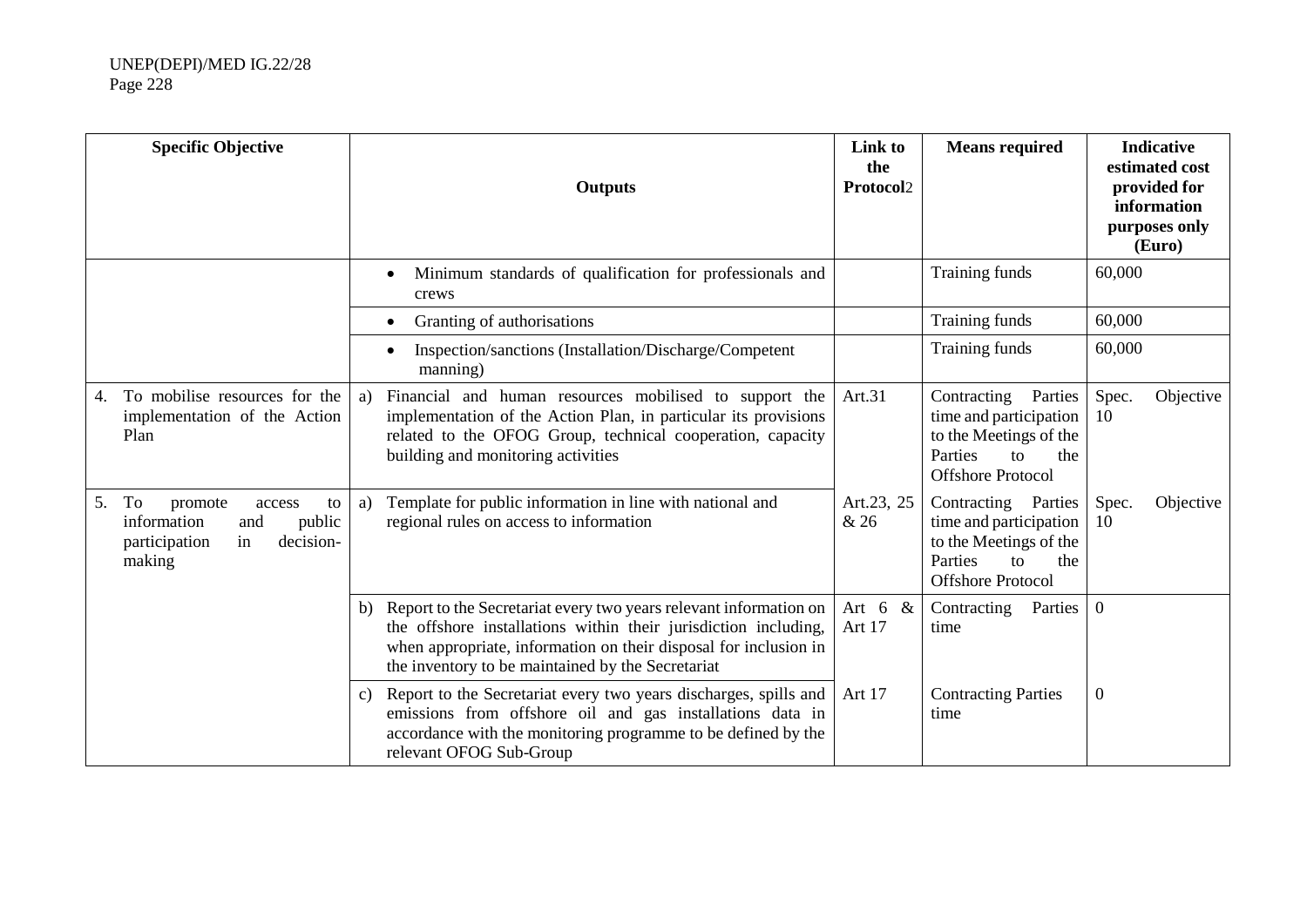|    | <b>Specific Objective</b>                           |    | <b>Outputs</b>                                                                                                                                                                                                                        | Link to<br>the<br><b>Protocol2</b>   | <b>Means required</b>                                                                                                                                                                   | <b>Indicative</b><br>estimated cost<br>provided for<br>information<br>purposes only<br>(Euro) |
|----|-----------------------------------------------------|----|---------------------------------------------------------------------------------------------------------------------------------------------------------------------------------------------------------------------------------------|--------------------------------------|-----------------------------------------------------------------------------------------------------------------------------------------------------------------------------------------|-----------------------------------------------------------------------------------------------|
| 6. | To enhance the regional transfer<br>of technology   | a) | Active participation of the respective scientific and technical<br>institutions, as well as the industry, in R&D activities and<br>programmes related to prevention, response and monitoring of<br>pollution from offshore activities | Art. $22$                            | <b>Contracting Parties</b><br>time                                                                                                                                                      | $\overline{0}$                                                                                |
|    |                                                     | b) | Presentation of the results of R&D activities and programmes by<br>their respective national institutions and industry in international<br>fora                                                                                       | Art.22                               | <b>Contracting Parties</b><br>time                                                                                                                                                      | $\overline{0}$                                                                                |
|    |                                                     | c) | Information on ongoing R&D activities and research needs<br>provided to the Secretariat                                                                                                                                               | Art.22                               | <b>Contracting Parties</b><br>time                                                                                                                                                      | $\overline{0}$                                                                                |
| 7. | To develop and adopt regional<br>offshore standards | a) | Environmental impact assessment regional standards developed<br>based on existing EIA regional standards taking into<br>consideration requirements referred in Annex IV and other best<br>practices                                   | Art. $5,6,7$ ,<br>8 & 23<br>Annex IV | <b>Contracting Parties</b><br>time, technical<br>support as set in<br>specific objective 3<br>and participation to<br>the Meetings of the<br>Parties to the<br><b>Offshore Protocol</b> | Spec. Objective 3<br>Objective<br>Spec.<br>10                                                 |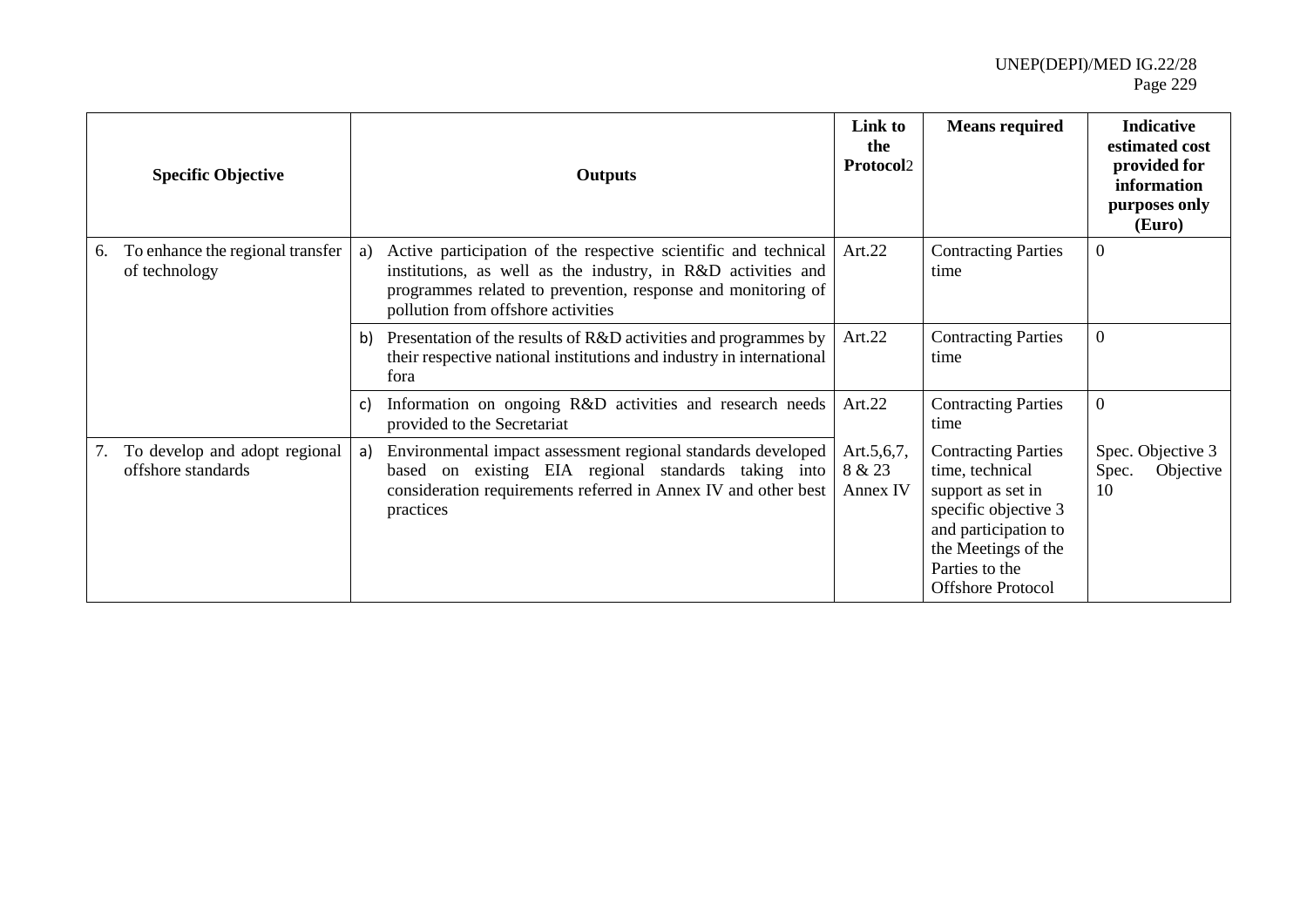| <b>Specific Objective</b> | <b>Outputs</b>                                                                                                                                                                                                                                                     | Link to<br>the<br>Protocol2                              | <b>Means required</b>                                                                                                                                                                                      | <b>Indicative</b><br>estimated cost<br>provided for<br>information<br>purposes only<br>(Euro) |
|---------------------------|--------------------------------------------------------------------------------------------------------------------------------------------------------------------------------------------------------------------------------------------------------------------|----------------------------------------------------------|------------------------------------------------------------------------------------------------------------------------------------------------------------------------------------------------------------|-----------------------------------------------------------------------------------------------|
|                           | Common standards, on the use and discharge of harmful or<br>b)<br>noxious substances and material, in line with relevant<br>international standards and conventions defining inter alia limits<br>and prohibitions at regional level formulated and adopted        | Art.5,6,7,<br>$8,9,14$ &<br>23<br>Annexes<br>I, II & III | Contracting<br>Parties<br>technical<br>time,<br>support<br>as set in<br>specific objective 3<br>and participation to<br>the Meetings of the<br>Parties<br>the<br>to<br><b>Offshore Protocol</b>            | Spec. Objective 3<br>Spec.<br>Objective<br>10                                                 |
|                           | Identification of the required modifications of Annex I, II and III<br>C)<br>and definition of which chemicals should be covered and not<br>covered by such standards and under which conditions                                                                   | Art.5,6,7,<br>8,9 & 23<br>Annexes<br>I, II & III         | Parties<br>Contracting<br>technical<br>time,<br>support<br>as set in<br>specific objective 3<br>and participation to<br>the Meetings of the<br>Parties<br>the<br>tΩ<br><b>Offshore Protocol</b>            | Spec. Objective 3<br>Spec.<br>Objective<br>10                                                 |
|                           | Common standards on the disposal of oil and oily mixtures and<br>d)<br>on the use and disposal of drilling fluids and cutting formulated<br>and adopted, and revision of the limits set in Article 10 and the<br>prescriptions referred in Annex V of the Protocol | Art.5,6,7,<br>8,10, 14<br>& 23<br>Annex V<br>Appendix    | Parties<br>Contracting<br>technical<br>time,<br>as set in<br>support<br>specific objective 3<br>and participation to<br>the Meetings of the<br>Parties<br>the<br>$\mathsf{to}$<br><b>Offshore Protocol</b> | Spec. Objective 3<br>Objective<br>Spec.<br>10                                                 |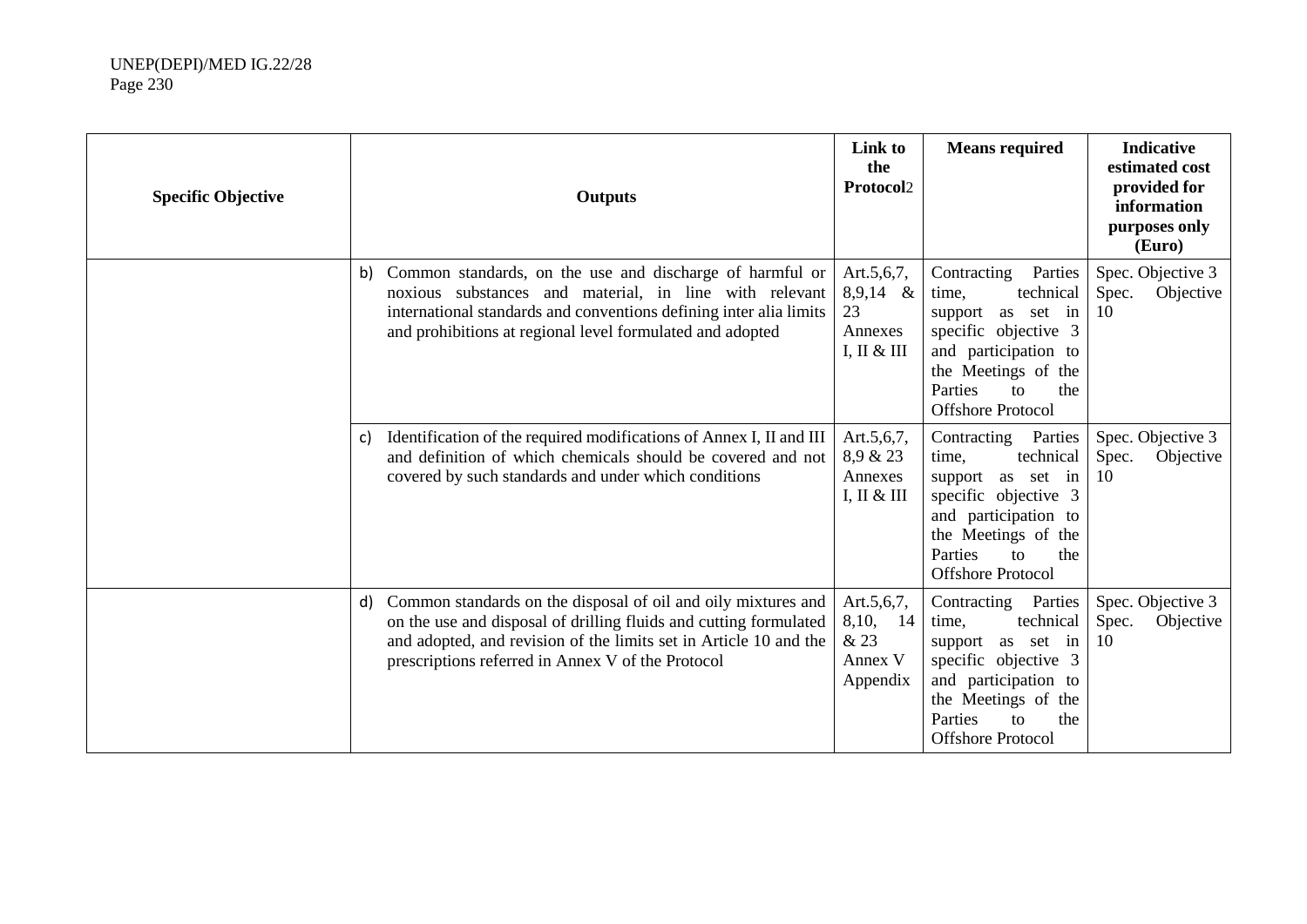| <b>Specific Objective</b> | <b>Outputs</b>                                                                                                                                                                                                                                                                                      | Link to<br>the<br>Protocol2                             | <b>Means required</b>                                                                                                                                                                                         | <b>Indicative</b><br>estimated cost<br>provided for<br>information<br>purposes only<br>(Euro) |
|---------------------------|-----------------------------------------------------------------------------------------------------------------------------------------------------------------------------------------------------------------------------------------------------------------------------------------------------|---------------------------------------------------------|---------------------------------------------------------------------------------------------------------------------------------------------------------------------------------------------------------------|-----------------------------------------------------------------------------------------------|
|                           | The method to be used to analyse the oil content is commonly<br>e)<br>agreed and adopted                                                                                                                                                                                                            | Art.5,6,7,<br>8,10 & 23                                 | Parties<br>Contracting<br>technical<br>time,<br>support as set in<br>specific objective 3<br>and participation to<br>the Meetings of the<br>Parties<br>to<br>the<br><b>Offshore Protocol</b>                  | Spec. Objective 3<br>Spec.<br>Objective<br>10                                                 |
|                           | Procedures for contingency planning, notification of accidental<br>f)<br>spills and transboundary pollution established in accordance<br>with the Protocol concerning Cooperation in Preventing<br>Pollution from Ships and, in Cases of Emergency, Combating<br>Pollution of the Mediterranean Sea | Art.5,6,7,<br>8, 16, 17, 1<br>8,26 & 23<br>Annex<br>VII | Contracting Parties<br>technical<br>time,<br>as set in<br>support<br>specific objective 3<br>and participation to<br>the Meetings of the<br>Parties<br>the<br>$\mathsf{f} \Omega$<br><b>Offshore Protocol</b> | Spec. Objective 3<br>Spec.<br>Objective<br>10                                                 |
|                           | Special restrictions or conditions for SPAs defined and adopted<br>g)                                                                                                                                                                                                                               | Art.5,6,7,<br>8,21 & 23                                 | Contracting Parties<br>technical<br>time.<br>support as set in<br>specific objective 3<br>and participation to<br>the Meetings of the<br>Parties<br>the<br>$\mathsf{to}$<br><b>Offshore Protocol</b>          | Spec. Objective 3<br>Spec.<br>Objective<br>10                                                 |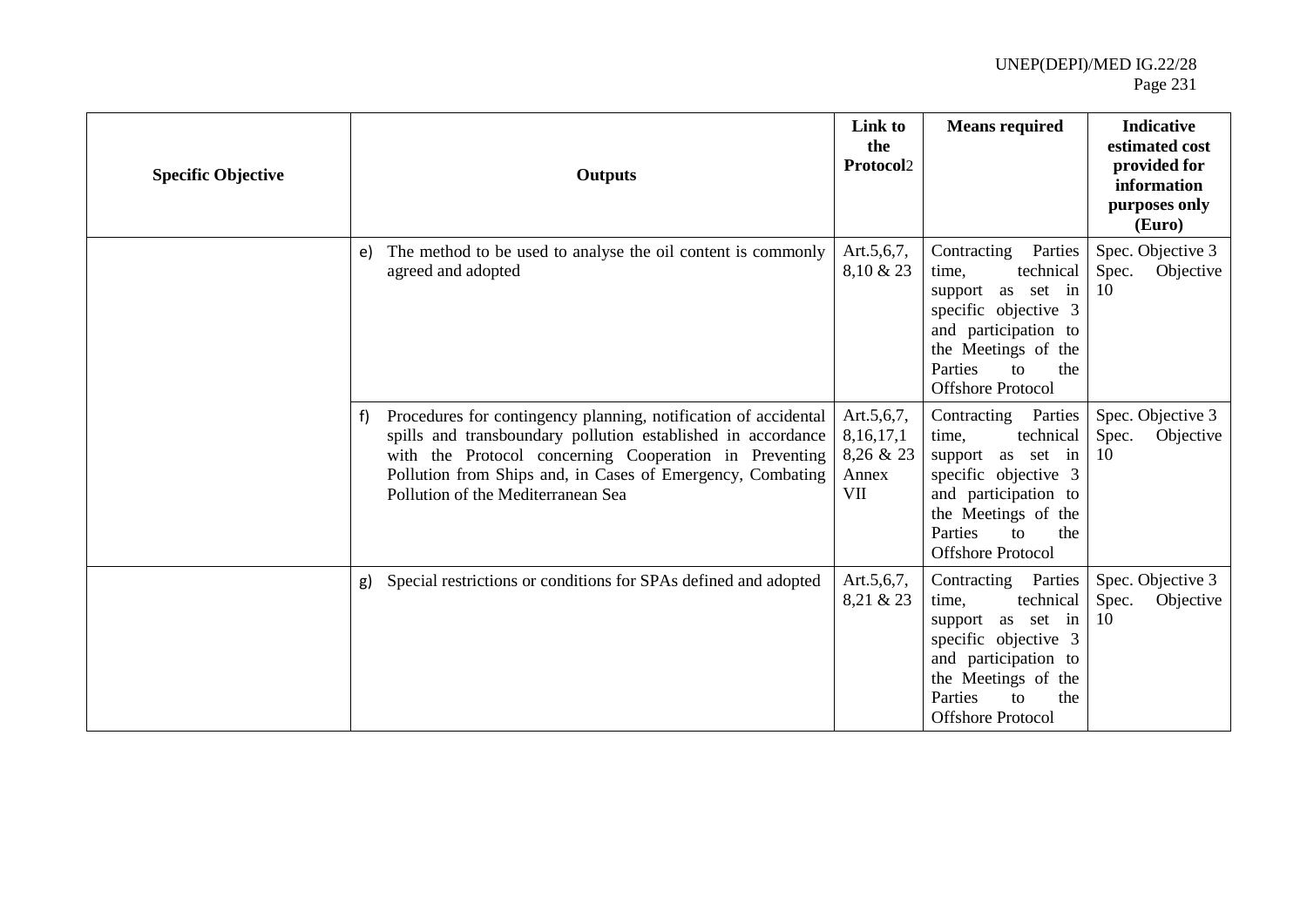| <b>Specific Objective</b> | <b>Outputs</b>                                                                                                                | Link to<br>the<br>Protocol2         | <b>Means required</b>                                                                                                                                                                                      | <b>Indicative</b><br>estimated cost<br>provided for<br>information<br>purposes only<br>(Euro) |
|---------------------------|-------------------------------------------------------------------------------------------------------------------------------|-------------------------------------|------------------------------------------------------------------------------------------------------------------------------------------------------------------------------------------------------------|-----------------------------------------------------------------------------------------------|
|                           | Common criteria, rules and procedures for the removal of<br>h)<br>installations and the related financial aspects adopted     | Art. $5,6,7$ ,<br>8,20 & 23         | Contracting<br>Parties<br>technical<br>time,<br>as set in<br>support<br>specific objective 3<br>and participation to<br>the Meetings of the<br>Parties<br>the<br>to<br><b>Offshore Protocol</b>            | Spec. Objective 3<br>Spec.<br>Objective<br>10                                                 |
|                           | Common criteria, rules and procedures for safety measures<br>$\mathbf{i}$<br>including health and safety requirements adopted | Art.5,6,7,<br>8,15 & 23<br>Annex VI | Parties<br>Contracting<br>technical<br>time,<br>as set in<br>support<br>specific objective 3<br>and participation to<br>the Meetings of the<br>Parties<br>the<br>$\mathsf{to}$<br><b>Offshore Protocol</b> | Spec. Objective 3<br>Spec.<br>Objective<br>10                                                 |
|                           | Common minimum standards of qualification for professionals<br>j)<br>and crews adopted                                        | Art.5,6,7,<br>8,15 & 23<br>Annex VI | Parties<br>Contracting<br>technical<br>time,<br>support<br>as set in<br>specific objective 3<br>and participation to<br>the Meetings of the<br>Parties<br>the<br>to<br><b>Offshore Protocol</b>            | Spec. Objective 3<br>Objective<br>Spec.<br>10                                                 |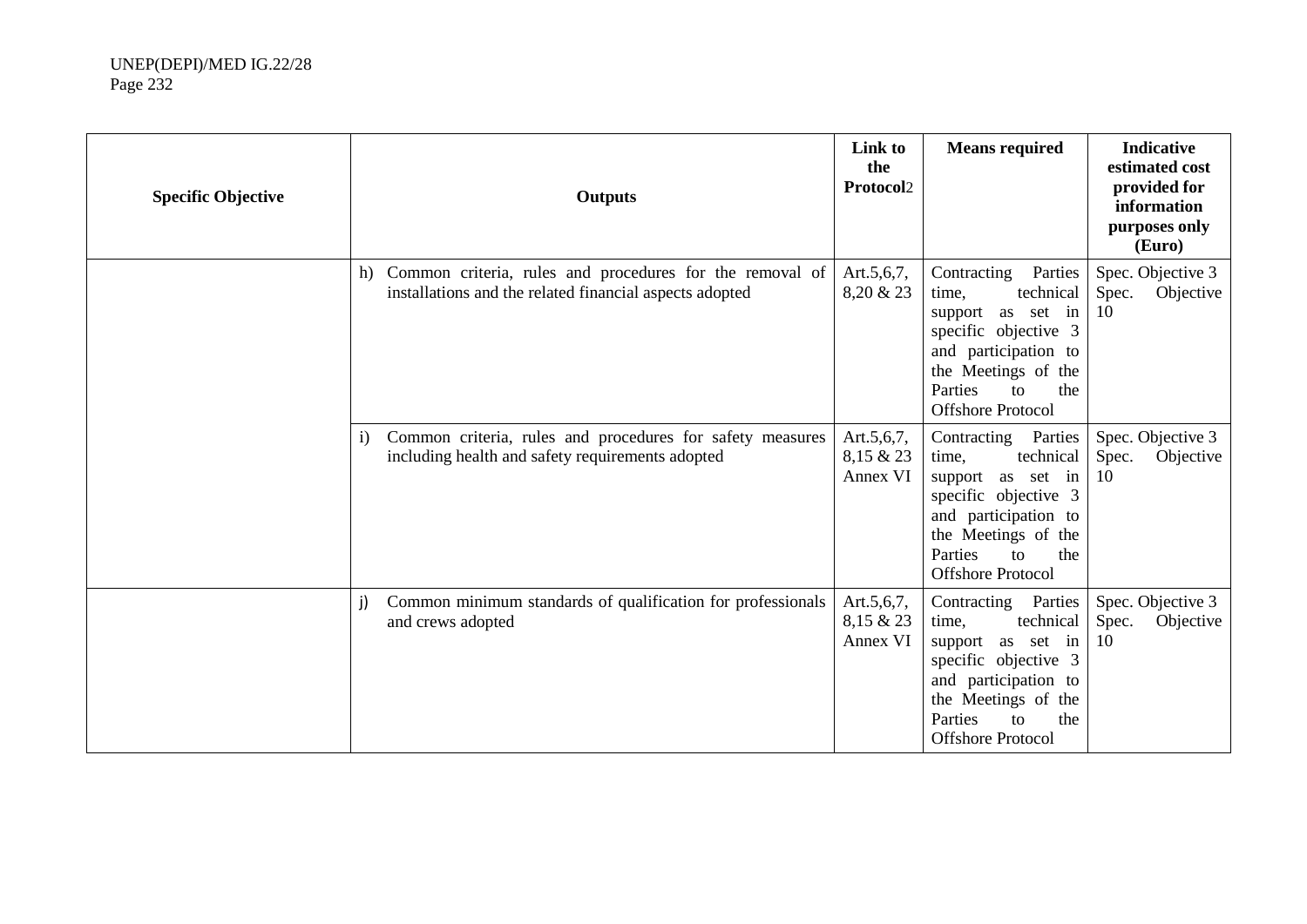|    | <b>Specific Objective</b>                            |               | <b>Outputs</b>                                                                                                                                     | Link to<br>the<br>Protocol2                              | <b>Means required</b>                                                                                                                                                                                      | <b>Indicative</b><br>estimated cost<br>provided for<br>information<br>purposes only<br>(Euro) |
|----|------------------------------------------------------|---------------|----------------------------------------------------------------------------------------------------------------------------------------------------|----------------------------------------------------------|------------------------------------------------------------------------------------------------------------------------------------------------------------------------------------------------------------|-----------------------------------------------------------------------------------------------|
| 8. | To develop and adopt regional<br>offshore guidelines | a)            | Regional Guidelines on Environmental Impact Assessment                                                                                             | Art.5,6,7,<br>8 & 23<br>Annex IV                         | Contracting<br>Parties<br>technical<br>time,<br>as set in<br>support<br>specific objective 3<br>and participation to<br>the Meetings of the<br>Parties<br>the<br>tΩ<br><b>Offshore Protocol</b>            | Spec. Objective 3<br>Spec.<br>Objective<br>10                                                 |
|    |                                                      | b)            | Regional Guidelines on the use and discharge of harmful or<br>noxious substances and material                                                      | Art.5,6,7,<br>$8,9,14$ &<br>23<br>Annexes<br>I, II & III | Parties<br>Contracting<br>technical<br>time,<br>as set in<br>support<br>specific objective 3<br>and participation to<br>the Meetings of the<br>Parties<br>the<br>$\mathsf{to}$<br><b>Offshore Protocol</b> | Spec. Objective 3<br>Objective<br>Spec.<br>10                                                 |
|    |                                                      | $\mathbf{c})$ | Regional Guidelines on the disposal of oil and oily mixtures and<br>the use and disposal drilling fluids and cutting and analytical<br>measurement | Art.5,6,7,<br>8,10,14 &<br>23<br>Annex V                 | Contracting Parties<br>technical<br>time,<br>as set in<br>support<br>specific objective 3<br>and participation to<br>the Meetings of the<br>Parties<br>the<br>to<br><b>Offshore Protocol</b>               | Spec. Objective 3<br>Spec.<br>Objective<br>10                                                 |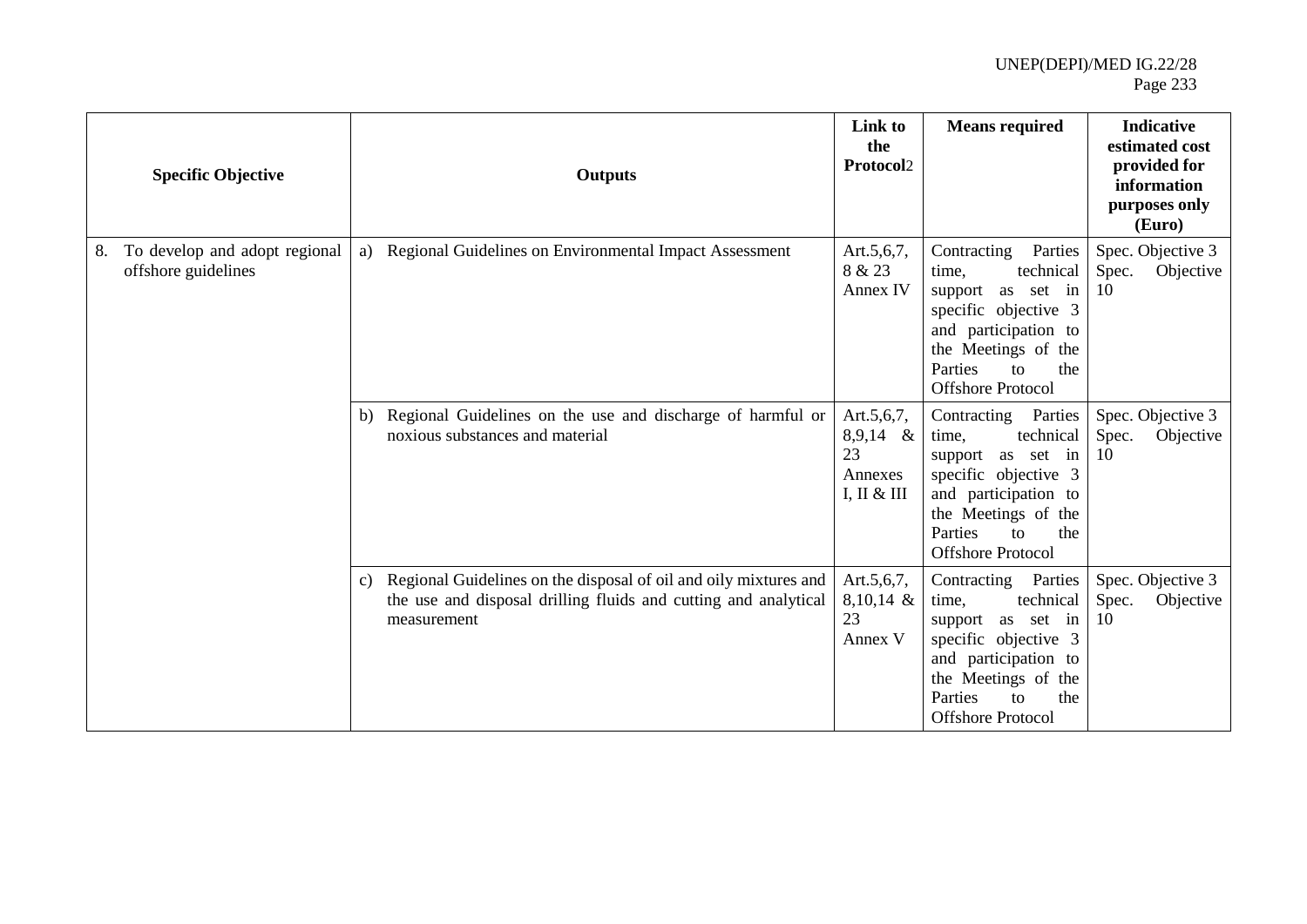| <b>Specific Objective</b> | <b>Outputs</b>                                                                                        | Link to<br>the<br>Protocol2             | <b>Means required</b>                                                                                                                                                                                    | <b>Indicative</b><br>estimated cost<br>provided for<br>information<br>purposes only<br>(Euro) |
|---------------------------|-------------------------------------------------------------------------------------------------------|-----------------------------------------|----------------------------------------------------------------------------------------------------------------------------------------------------------------------------------------------------------|-----------------------------------------------------------------------------------------------|
|                           | Regional Guidelines on removal of installations and the related<br>d)<br>financial aspects            | Art.5,6,7,<br>8,20 & 23                 | Contracting<br>Parties<br>technical<br>time,<br>support as set in<br>specific objective 3<br>and participation to<br>the Meetings of the<br>Parties<br>the<br>$\mathsf{to}$<br><b>Offshore Protocol</b>  | Spec. Objective 3<br>Spec.<br>Objective<br>10                                                 |
|                           | Regional Guidelines on installation safety measures including<br>e)<br>health and safety requirements | Art.5,6,7,<br>8,15 & 23<br>Annex VI     | Parties<br>Contracting<br>technical<br>time,<br>support as set in<br>specific objective 3<br>and participation to<br>the Meetings of the<br>Parties<br>the<br>$\mathbf{t}$<br><b>Offshore Protocol</b>   | Spec. Objective 3<br>Spec.<br>Objective<br>10                                                 |
|                           | Regional Guidelines on minimum standards of qualification for<br>f<br>professionals and crews         | Art. $5,6,7$ ,<br>8,15 & 23<br>Annex VI | Parties<br>Contracting<br>technical<br>time,<br>support as set in<br>specific objective 3<br>and participation to<br>the Meetings of the<br>Parties<br>the<br>$\overline{f}$<br><b>Offshore Protocol</b> | Spec. Objective 3<br>Spec.<br>Objective<br>10                                                 |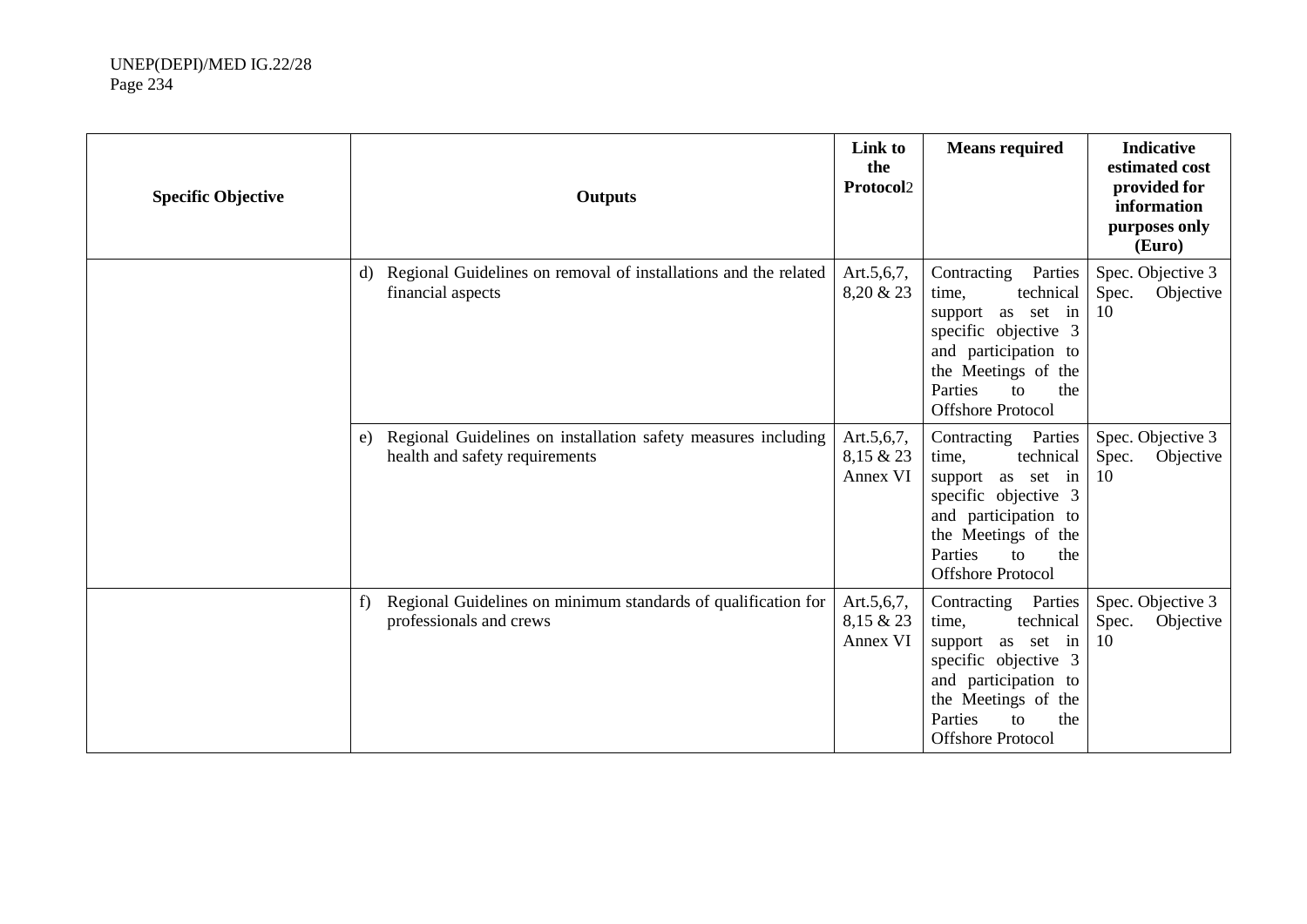| <b>Specific Objective</b> | <b>Outputs</b>                                                                                                                                                                                                                                                                                                                                                                                       | Link to<br>the<br>Protocol2         | <b>Means required</b>                                                                                                                                                                           | <b>Indicative</b><br>estimated cost<br>provided for<br>information<br>purposes only<br>(Euro) |
|---------------------------|------------------------------------------------------------------------------------------------------------------------------------------------------------------------------------------------------------------------------------------------------------------------------------------------------------------------------------------------------------------------------------------------------|-------------------------------------|-------------------------------------------------------------------------------------------------------------------------------------------------------------------------------------------------|-----------------------------------------------------------------------------------------------|
|                           | Regional Guidelines on authorisation requirements based on the<br>$\mathbf{g}$<br>above mentioned Standards                                                                                                                                                                                                                                                                                          | Art.4,5,6,<br>7,8,14<br>$\&$<br>23  | Parties<br>Contracting<br>technical<br>time,<br>as set in<br>support<br>specific objective 3<br>and participation to<br>the Meetings of the<br>Parties<br>the<br>to<br><b>Offshore Protocol</b> | Spec. Objective 3<br>Spec.<br>Objective<br>-10                                                |
|                           | A report assessing national, regional and international, rules,<br>h)<br>procedures and practices regarding liability and compensation<br>for loss and damage resulting from the activities dealt with in the<br>Offshore Protocol. The report is to be presented to the<br>Contracting Parties at CoP 20 to form the basis of a proposal to<br>facilitate implementing Article 27 of that Protocol. | Art. $5,6,7$ ,<br>8, 17, 23<br>& 27 | Contracting Parties<br>technical<br>time,<br>support<br>as set in<br>specific objective 3<br>and participation to<br>the Meetings of the<br>Parties<br>the<br>to<br><b>Offshore Protocol</b>    | Spec. Objective 3<br>Objective<br>Spec.<br>-10                                                |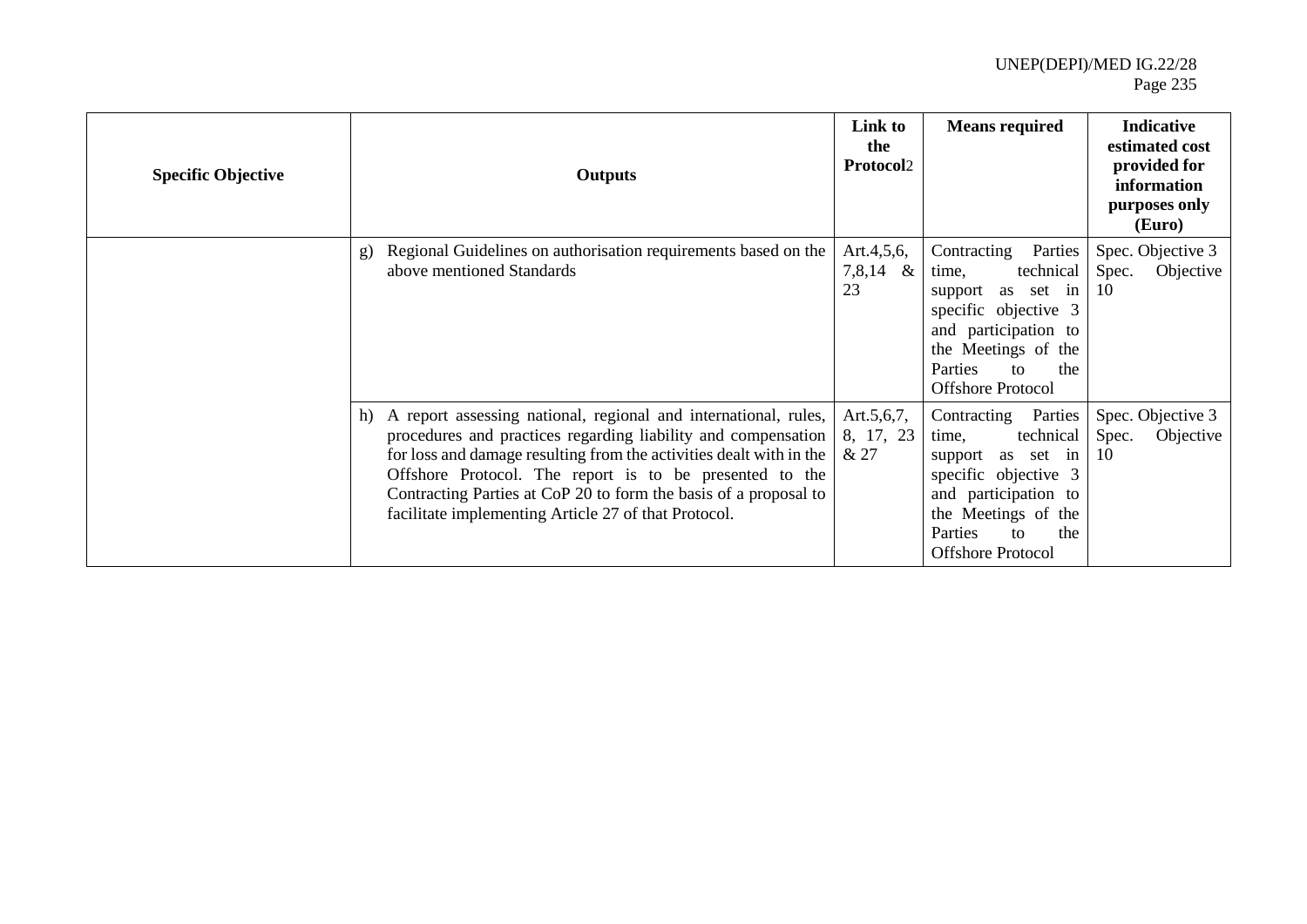| <b>Specific Objective</b>                                                            | <b>Outputs</b>                                                                                                                                                                                                                                                                                                                                                       | Link to<br>the<br><b>Protocol2</b> | <b>Means required</b>                                                                                                                                                                                             | <b>Indicative</b><br>estimated cost<br>provided for<br>information<br>purposes only<br>(Euro) |
|--------------------------------------------------------------------------------------|----------------------------------------------------------------------------------------------------------------------------------------------------------------------------------------------------------------------------------------------------------------------------------------------------------------------------------------------------------------------|------------------------------------|-------------------------------------------------------------------------------------------------------------------------------------------------------------------------------------------------------------------|-----------------------------------------------------------------------------------------------|
|                                                                                      | Contribution through their OPRC Focal Points to the revision of<br>$\mathbf{i}$<br>the Section II of the Manual on Oil Pollution – Contingency<br>Planning by the IMO Sub-Committee on Pollution Prevention<br>and Response (PPR) which will include new information related<br>to contingency planning for offshore units, sea ports and oil<br>handling facilities | Art. $5,6,7$ ,<br>8,16 & 23        | Parties<br>Contracting<br>technical<br>time,<br>support<br>as set in<br>specific objective 3<br>and participation to<br>the Meetings of the<br>Parties<br>the<br>to<br><b>Offshore Protocol</b>                   | Spec. Objective 3<br>Spec.<br>Objective<br>10                                                 |
| To establish regional offshore<br>9.<br>procedures<br>monitoring<br>and<br>programme | A regional monitoring programme for offshore activities<br>a)<br>building, inter alia, on the Integrated Monitoring and<br><b>Assessment Programme</b>                                                                                                                                                                                                               | Art.5<br>&<br>10                   | Parties<br>Contracting<br>technical<br>time.<br>as set in<br>support<br>specific objective 3<br>and participation to<br>the Meetings of the<br><b>Parties</b><br>the<br>$\mathsf{to}$<br><b>Offshore Protocol</b> | Spec. Objective 3<br>Objective<br>Spec.<br>10                                                 |
|                                                                                      | Results of the national offshore monitoring programme and the<br>b)<br>related agreed data are reported to the Secretariat every two years                                                                                                                                                                                                                           | Art. 5 &<br>19                     | Parties<br>Contracting<br>time                                                                                                                                                                                    | $\overline{0}$                                                                                |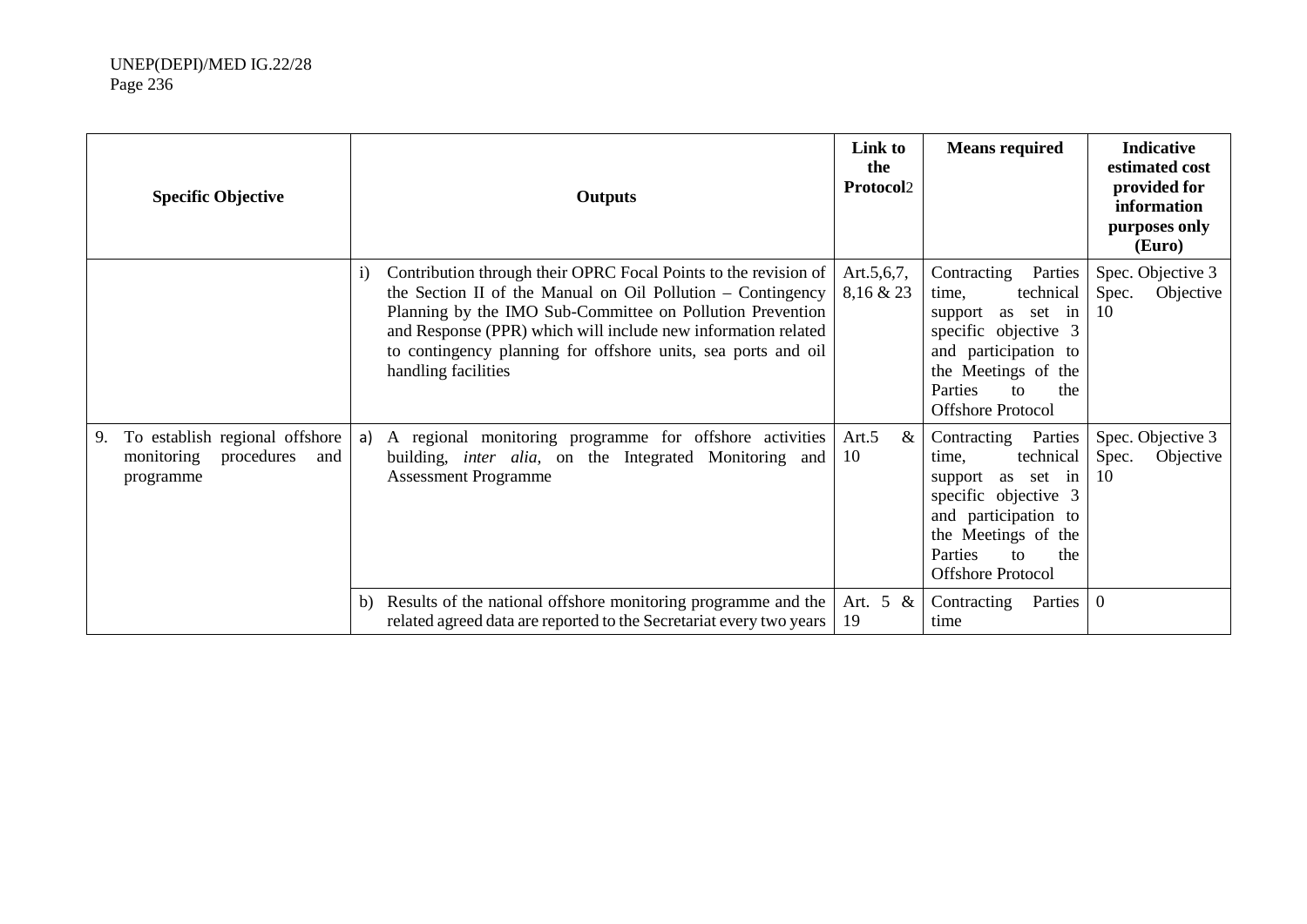| <b>Specific Objective</b>                                             |    | <b>Outputs</b>                                                                                                                                                                      | Link to<br>the<br><b>Protocol2</b> | <b>Means required</b>                                                                                                                                                                                            | <b>Indicative</b><br>estimated cost<br>provided for<br>information<br>purposes only<br>(Euro) |
|-----------------------------------------------------------------------|----|-------------------------------------------------------------------------------------------------------------------------------------------------------------------------------------|------------------------------------|------------------------------------------------------------------------------------------------------------------------------------------------------------------------------------------------------------------|-----------------------------------------------------------------------------------------------|
|                                                                       | C) | A regional monitoring programme for offshore activities<br>building, <i>inter alia</i> , on the Integrated Monitoring and<br><b>Assessment Programme</b>                            | $\&$<br>Art.5<br>10                | Parties<br>Contracting<br>technical<br>time.<br>as<br>set<br>support<br>in<br>specific objective 3<br>and participation to<br>the Meetings of the<br>Parties<br>the<br>$\mathsf{to}$<br><b>Offshore Protocol</b> | Spec. Objective 3<br>Spec.<br>Objective<br>10                                                 |
|                                                                       | d) | Results of the national offshore monitoring programme and the<br>related agreed data are reported to the Secretariat every two years                                                | Art. 5 &<br>19                     | Parties  <br>Contracting<br>time                                                                                                                                                                                 | $\overline{0}$                                                                                |
| 10. To<br>the<br>report<br>on<br>implementation of the Action<br>Plan | a) | Report on the implementation of this Action Plan, in particular<br>on the effectiveness of the measures defined in this Action Plan<br>and difficulties encountered every two years | Art. 25 &<br>30                    | Contracting<br>Parties<br>time                                                                                                                                                                                   | $\boldsymbol{0}$                                                                              |
|                                                                       | b) | Biennial review of the status of implementation of the Action<br>Plan on the basis of the regional report prepared by the<br>Secretariat                                            | Art. 25 &<br>30                    | Contracting<br>Parties<br>time                                                                                                                                                                                   | $\boldsymbol{0}$                                                                              |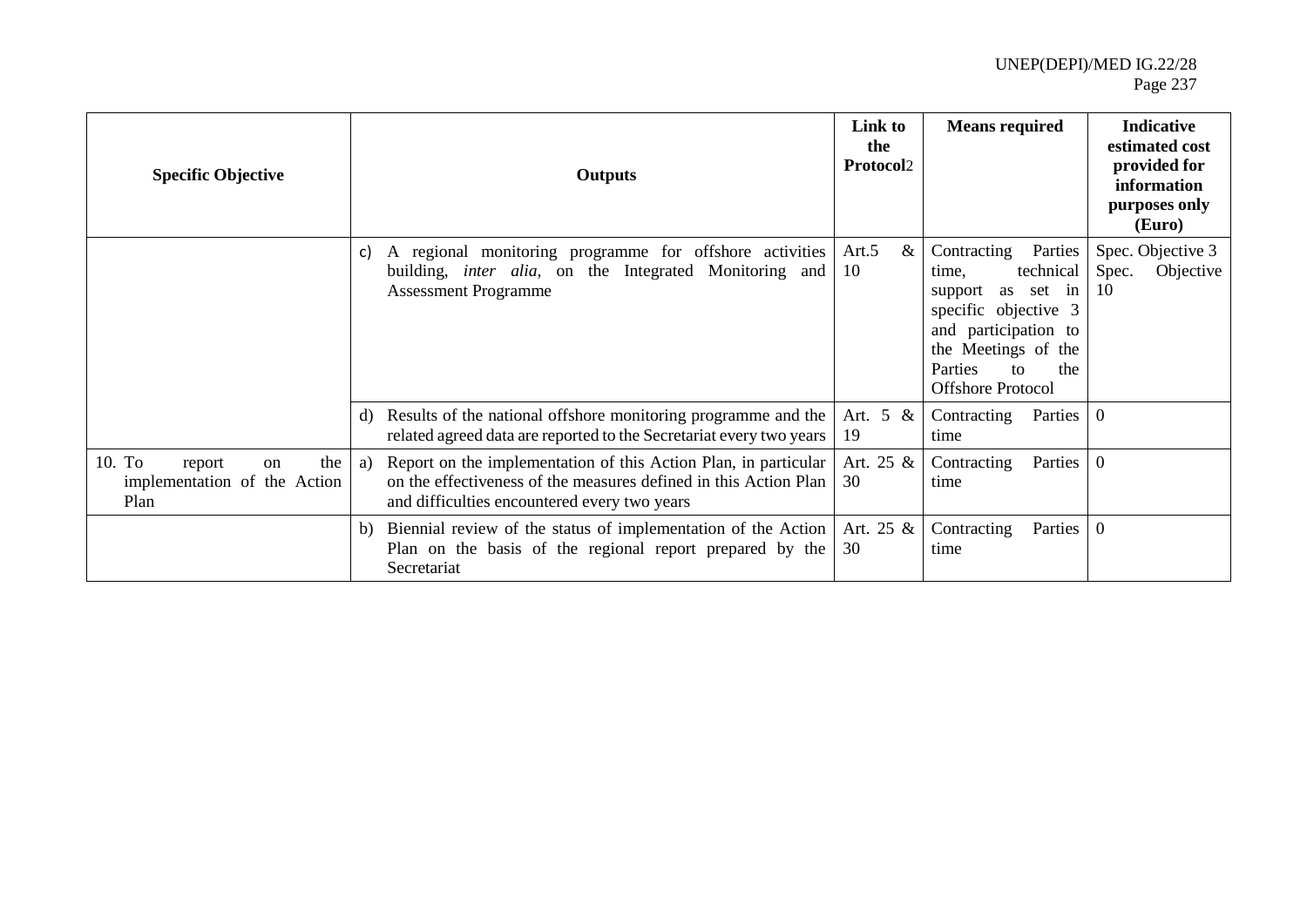# **B) Outputs relating to the Secretariat and its Components**

|    | <b>Specific Objective</b>                                                                                             |    | <b>Outputs</b>                                                                                                                                                                                                                                                                                     | Link to<br>the<br>Protocol2   | <b>Means required</b>                                     | <b>Indicative</b><br>estimated cost<br>provided for<br>information<br>purposes only<br>(Euro)             |
|----|-----------------------------------------------------------------------------------------------------------------------|----|----------------------------------------------------------------------------------------------------------------------------------------------------------------------------------------------------------------------------------------------------------------------------------------------------|-------------------------------|-----------------------------------------------------------|-----------------------------------------------------------------------------------------------------------|
| 1. | Offshore<br>ratify<br>the<br>To<br>Protocol                                                                           | a) | Provision of advice and technical assistance to Contracting<br>Parties to the Barcelona Convention, which so request                                                                                                                                                                               | Art.32                        | <b>Technical Support</b><br>and Secretariat staff<br>time | 75,000                                                                                                    |
|    |                                                                                                                       | b) | Assistance in reviewing the effectiveness of the Offshore<br>Protocol                                                                                                                                                                                                                              | Art.30                        | Secretariat staff time<br>Consultancy funds               | End note <sup>i</sup><br>30,0001                                                                          |
| 2. | Contracting<br>designate<br>To<br>representatives<br>Parties<br>to<br>participate to the regional<br>governing bodies | a) | Participation of the industry and their representatives as<br>observers to the OFOG Sub-Groups                                                                                                                                                                                                     | Art.28<br>Decision<br>IG.21/8 | Secretariat staff time<br>and travels                     | End note <sup>i</sup><br>Secretariat<br>Travels<br><sub>on</sub><br><b>Official Business</b>              |
|    |                                                                                                                       | b) | Enhancement of public awareness through the contribution of<br>IGOs and NGOs with a relevant mandate to the topics discussed<br>in the various OFOG Sub-Groups, through their participation as<br>observers, ensuring an open and transparent process through<br>public consultations              | Art.28<br>Decision<br>IG.21/8 | Secretariat staff time                                    | End note <sup>i</sup>                                                                                     |
|    |                                                                                                                       | c) | Establishment of institutional cooperation with various relevant<br>regional and global institutions, initiatives and agreements and,<br>at an operational level, identification and use of possible<br>synergies with ongoing activities of bodies such as the European<br>Maritime Safety Agency | Art.28<br>Decision<br>IG.21/8 | Secretariat staff time<br>and travels                     | End note <sup><math>i</math></sup><br>Secretariat<br>Travels<br><sub>on</sub><br><b>Official Business</b> |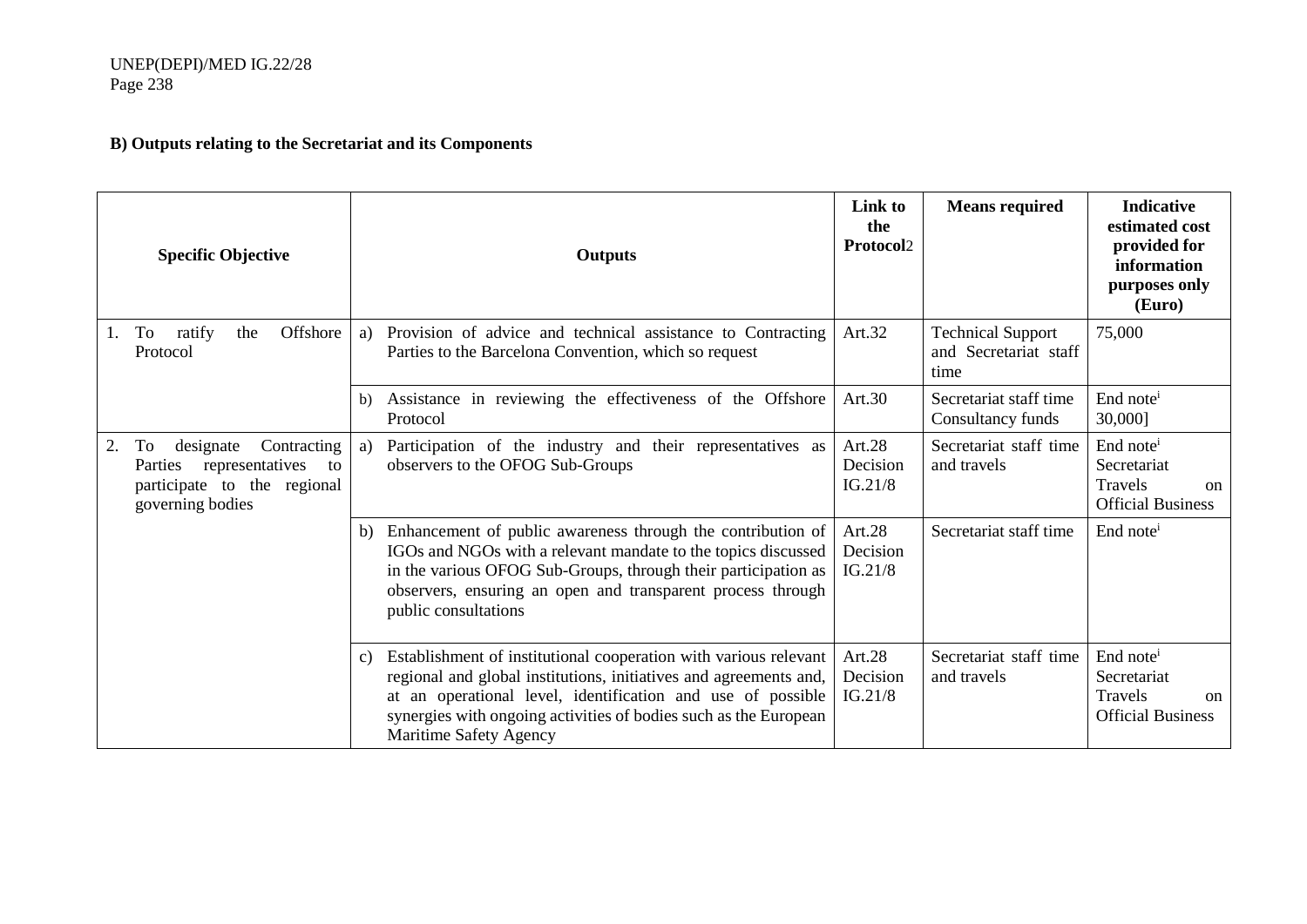| <b>Specific Objective</b>                                                                       | <b>Outputs</b>                                                                                                                                                                                                                                               | Link to<br>the<br>Protocol2      | <b>Means required</b>  | <b>Indicative</b><br>estimated cost<br>provided for<br>information<br>purposes only<br>(Euro) |
|-------------------------------------------------------------------------------------------------|--------------------------------------------------------------------------------------------------------------------------------------------------------------------------------------------------------------------------------------------------------------|----------------------------------|------------------------|-----------------------------------------------------------------------------------------------|
|                                                                                                 | d) Publication and update of the composition of the OFOG Group<br>and Sub-Groups on a dedicated website                                                                                                                                                      | Art.28<br>Decision<br>IG.21/8    | Website developer      | 20,000                                                                                        |
|                                                                                                 | e) Updated list of the National Offshore Focal Points and OFOG<br>Sub-Group Focal Points                                                                                                                                                                     | Decision<br>IG.21/8              | Secretariat staff time | End note <sup>i</sup>                                                                         |
|                                                                                                 | Definition, in consultation with MAP Focal Points, of the roles<br>f<br>and responsibilities of UNEP/MAP Components to facilitate the<br>implementation of the Action Plan                                                                                   | Art. $28$<br>Decision<br>IG.21/8 | Secretariat staff time | End note <sup>i</sup>                                                                         |
|                                                                                                 | Identification of the required means including human resources<br>$\mathbf{g}$<br>to ensure the implementation of the Action Plan and the support<br>of the relevant UNEP/MAP Components. A draft estimation of<br>the required means is found in Appendix 1 | Art.28<br>Decision<br>IG.21/8    | Secretariat staff time | End note <sup><math>i</math></sup>                                                            |
| establish<br>technical<br>3.<br>To<br>a<br>and<br>cooperation<br>capacity<br>building programme | Integration of the technical cooperation and capacity building<br>a)<br>programme in the six year programme of activities of<br>UNEP/MAP and its relevant Components and in their biennium<br>programme of work                                              | Art.24                           | Secretariat staff time | End note <sup>i</sup>                                                                         |
|                                                                                                 | b) Preparation of the corresponding budget for consideration by the<br>Ordinary Meeting of the Contracting Parties to the Barcelona<br>Convention                                                                                                            | Art.24                           | Secretariat staff time | End note <sup>i</sup>                                                                         |
|                                                                                                 | c) Identification of donors to secure funds required for the<br>implementation of the technical cooperation and capacity<br>building programme                                                                                                               | Art.24                           | Secretariat staff time | End note <sup>i</sup>                                                                         |
| <b>Specific Objective</b>                                                                       | <b>Outputs</b>                                                                                                                                                                                                                                               | Link to<br>the<br>Protocol2      | <b>Means required</b>  | <b>Indicative</b><br>estimated cost<br>provided for<br>information                            |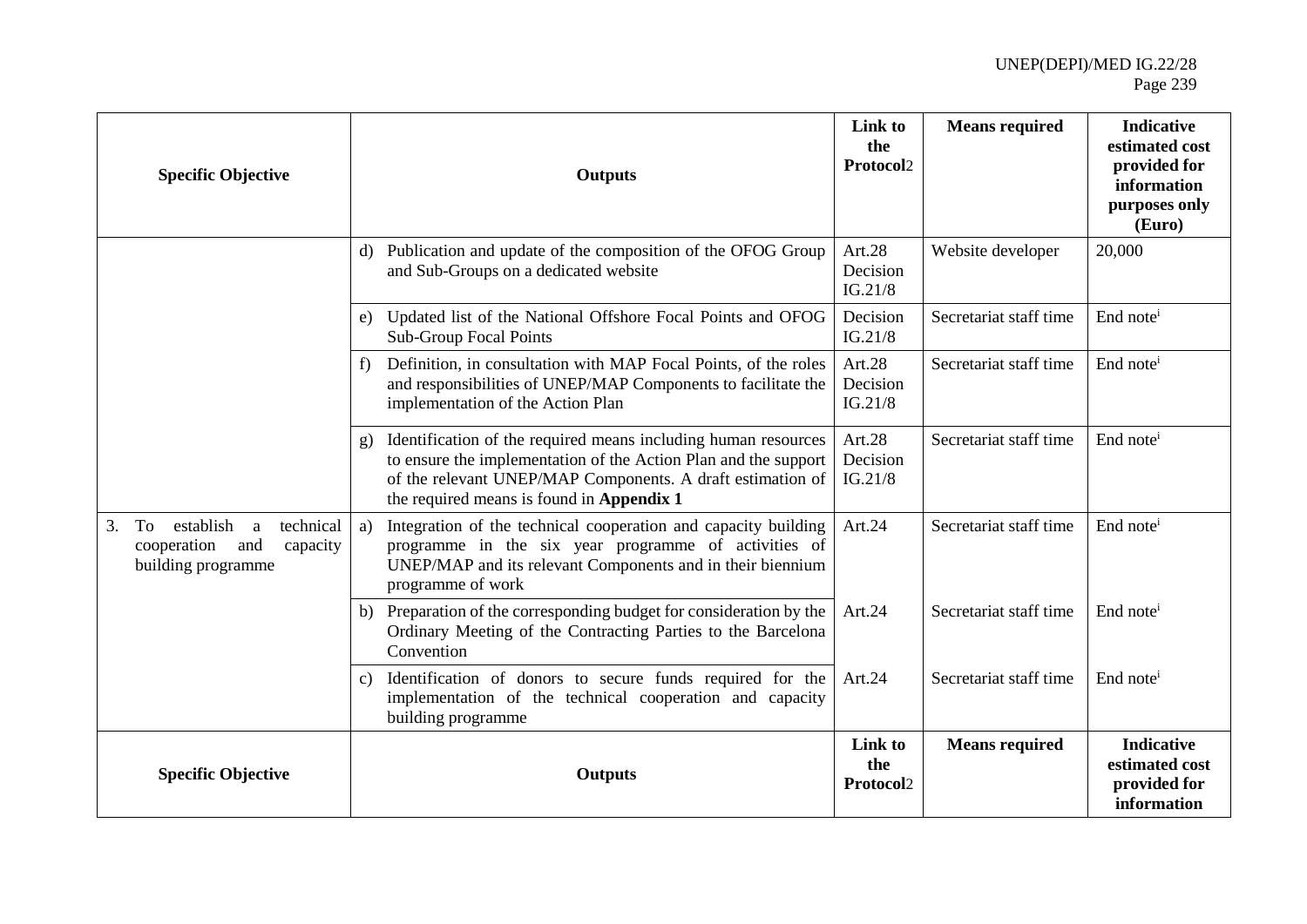|    |                                                                                                       |              |                                                                                                                                                                                                                                 |                      |                              | purposes only<br>(Euro) |
|----|-------------------------------------------------------------------------------------------------------|--------------|---------------------------------------------------------------------------------------------------------------------------------------------------------------------------------------------------------------------------------|----------------------|------------------------------|-------------------------|
| 4. | To mobilise resources for the<br>implementation of the Action<br>Plan                                 | a)           | Identification of additional donors to secure funds for the<br>implementation of the Action Plan                                                                                                                                | Art.31               | Secretariat staff time       | End note <sup>i</sup>   |
| 5. | To<br>promote<br>access<br>to<br>public<br>information,<br>participation<br>in<br>decision-<br>making | a)           | Support the preparation of the template for public information in<br>line with existing Decisions of the Contracting Parties addressing<br>public access to information and with UNEP's Access to<br><b>Information Policy</b>  | Art.23, 25<br>& 26   | Consultancy funds            | 20,000                  |
|    |                                                                                                       |              | b) Development of an online regional system and to be maintained<br>for the purpose of public information sharing                                                                                                               | Art.23, 25<br>& 26   | Online<br>regional<br>system | 20,000                  |
|    |                                                                                                       | $\mathbf{c}$ | Publication every two years on a dedicated website of the<br>inventory of installations as well as the discharges, spills and<br>emissions from offshore oil and gas installations data submitted<br>by the Contracting Parties | Art 6 $\&$<br>Art 17 | Secretariat staff time       | End note <sup>i</sup>   |
|    |                                                                                                       |              | d) Consolidated report every two years on the discharges, spills and<br>emissions from offshore oil and gas installations data submitted<br>by the Contracting Parties.                                                         | Art 17               | Secretariat staff time       | End note <sup>i</sup>   |
| 6. | To enhance the participation<br>of the regional transfer of<br>technology                             | a)           | Support in the identification of fields of research in which there<br>is a need for enhancement of the state-of-the-art of offshore<br>pollution prevention, response and monitoring technologies and<br>techniques             | Art.22               | Secretariat staff time       | End note <sup>i</sup>   |
|    |                                                                                                       | b)           | Dissemination and exchange of results of national R&D<br>activities and programmes within and outside the Mediterranean<br>region                                                                                               | Art.22               | Secretariat staff time       | End note <sup>i</sup>   |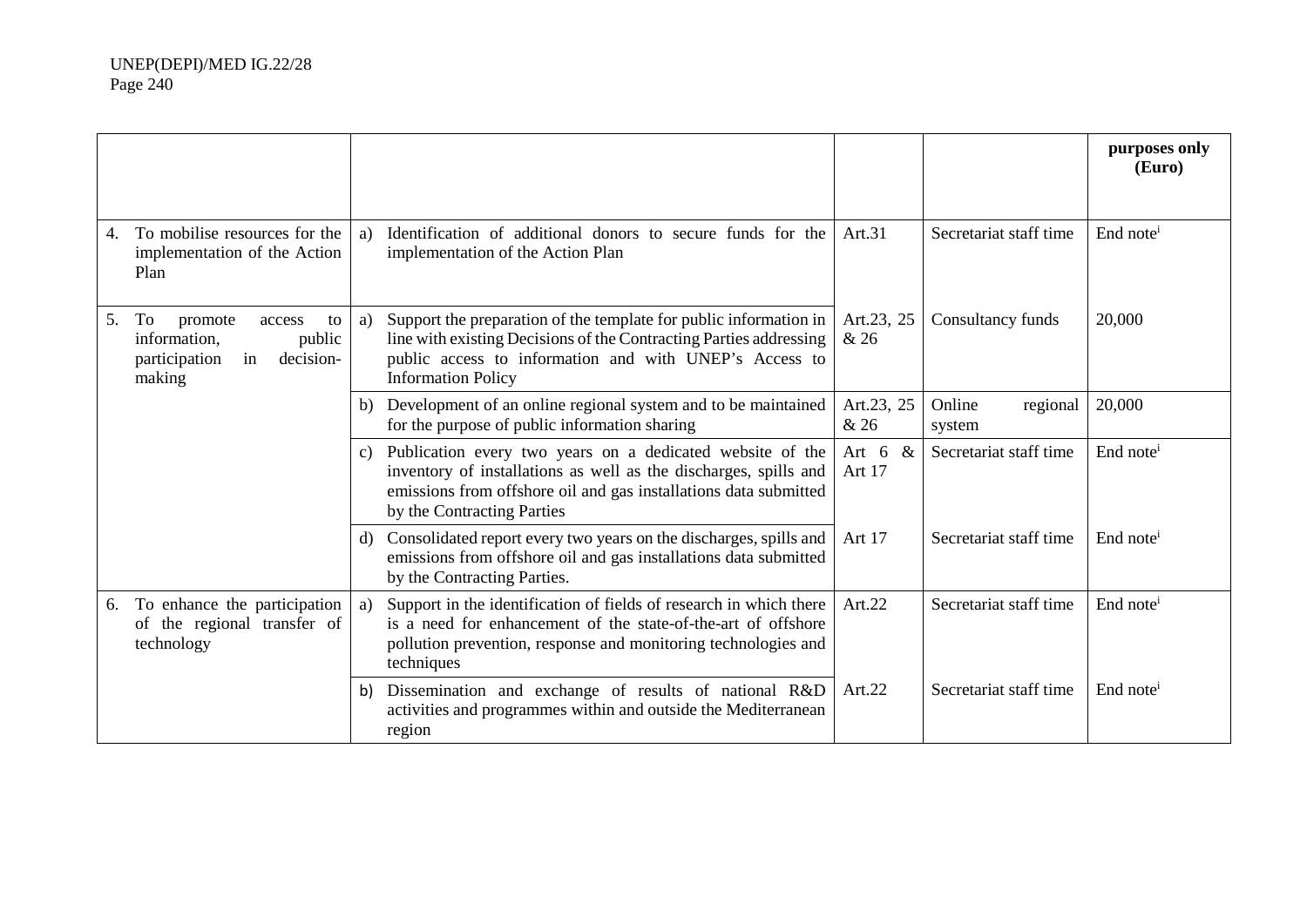# <span id="page-30-0"></span>UNEP(DEPI)/MED IG.22/28 Page 241

|    | <b>Specific Objective</b>                                                |    | <b>Outputs</b>                                                                                                                                                                                                                                                                                                                    | Link to<br>the<br>Protocol2 | <b>Means required</b>                                              | <b>Indicative</b><br>estimated cost<br>provided for<br>information<br>purposes only<br>(Euro) |
|----|--------------------------------------------------------------------------|----|-----------------------------------------------------------------------------------------------------------------------------------------------------------------------------------------------------------------------------------------------------------------------------------------------------------------------------------|-----------------------------|--------------------------------------------------------------------|-----------------------------------------------------------------------------------------------|
|    |                                                                          | C) | Participation of national and regional research institutions and<br>industry in the relevant international fora facilitated with a view<br>to making better known the results of R&D activities undertaken<br>in the Mediterranean region                                                                                         | Art.22                      | Travels                                                            | 20,000                                                                                        |
| 7. | To develop and adopt regional<br>offshore standards                      | a) | Support the specific OFOG Sub-Groups for the development of<br>the above common standards                                                                                                                                                                                                                                         | Art.23                      | Secretariat staff time                                             | End note <sup>i</sup>                                                                         |
|    | 8. To develop and adopt regional<br>offshore guidelines                  | a) | Support the specific OFOG Sub-Groups for the development of<br>the above common guidelines                                                                                                                                                                                                                                        | Art.23                      | Secretariat staff time                                             | End note <sup>i</sup>                                                                         |
| 9. | To establish regional offshore<br>monitoring procedures and<br>programme | a) | The development/adoption of Mediterranean Monitoring<br>Procedures and Programmes for the above, in consultation with<br>relevant stakeholders, building on the relevant work undertaken<br>in the Monitoring Correspondence Groups in the EcAp process<br>in line with Decision 21/3                                             | Art.19                      | Secretariat staff time                                             | End note <sup>i</sup>                                                                         |
|    |                                                                          |    | b) Development of the Mediterranean Offshore Reporting and<br>Monitoring System (e.g. Regional Data Bank on Offshore<br>activities through the Barcelona Convention Reporting System<br>or other systems defined by the Contracting Parties)                                                                                      | Art.19                      | Mediterranean<br>Offshore Reporting<br>Monitoring<br>and<br>System | 20,000                                                                                        |
|    |                                                                          | C) | Production, dissemination and publication every two years of a<br>report on Discharges, Spills and Emissions from Offshore Oil<br>and Gas Installations, based on data submitted by countries<br>which should be used as a base for the State of Environment<br>Report regarding the impacts of the offshore oil and gas industry | Art.17 $&$<br>19            | Secretariat staff time,<br>publication<br>and<br>dissemination     | 9,000 <sup>4</sup>                                                                            |

 $\overline{a}$ 

<sup>&</sup>lt;sup>4</sup> Assumption: 3 reports published over the Action Plan period at Euro 3,000 per report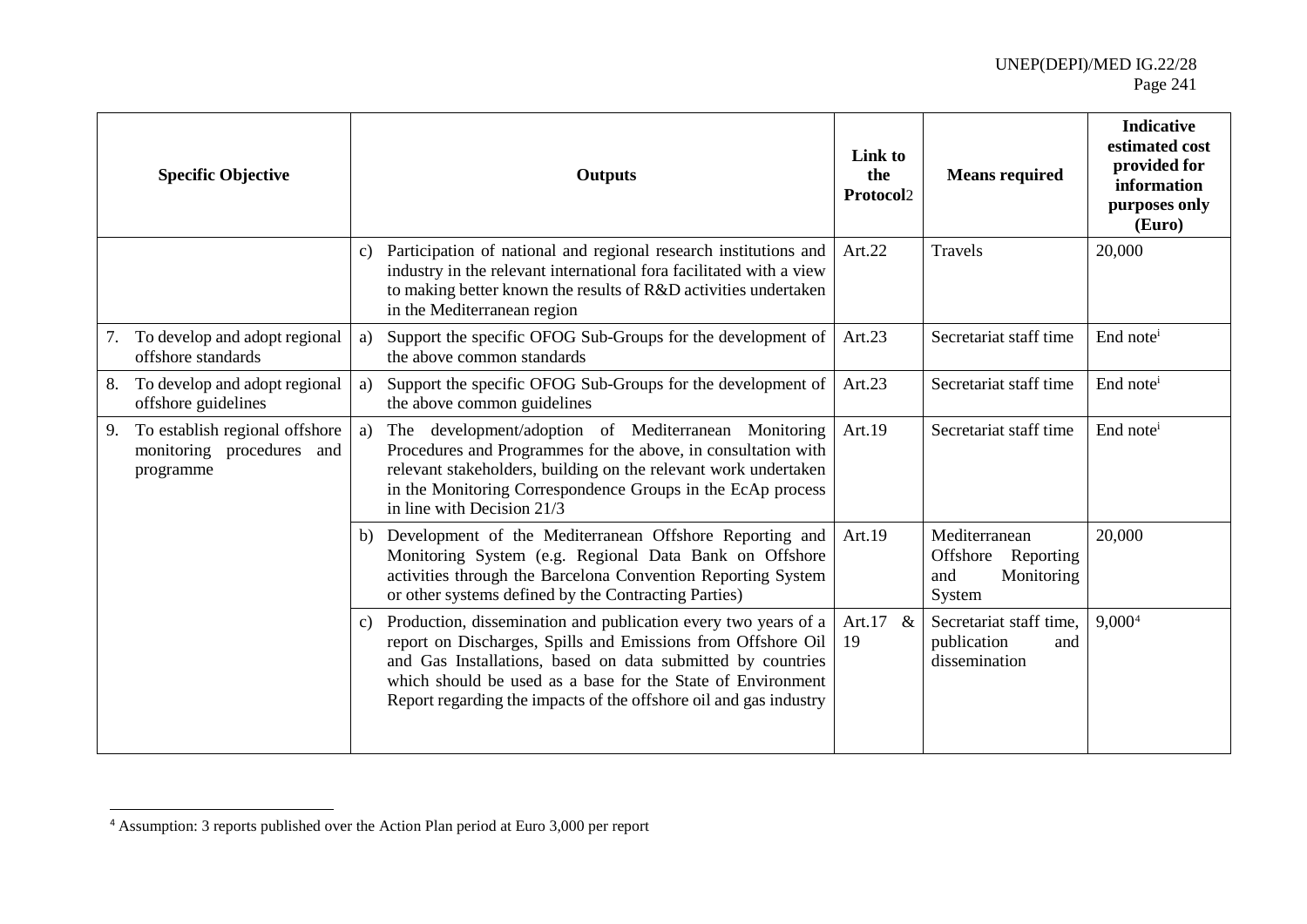<span id="page-31-0"></span>

| <b>Specific Objective</b>                                             | Protocol2<br><b>Outputs</b>                                                                                                                                                                                                                                                                                 |             | <b>Means required</b>  | <b>Indicative</b><br>estimated cost<br>provided for<br>information<br>purposes only<br>(Euro) |
|-----------------------------------------------------------------------|-------------------------------------------------------------------------------------------------------------------------------------------------------------------------------------------------------------------------------------------------------------------------------------------------------------|-------------|------------------------|-----------------------------------------------------------------------------------------------|
| 10. To<br>the<br>report<br>on<br>implementation of the Action<br>Plan | a) Guidelines on the structure and content of the national report on<br>the implementation of this Action Plan considering existing $ 30\rangle$<br>reporting procedures (e.g. Reporting under the Compliance<br>Committee) to avoid duplication of reporting procedures, as well<br>as a set of indicators | Art. $25\&$ | Secretariat staff time | $End$ note <sup>1</sup>                                                                       |
|                                                                       | b) Meetings of the Parties to the Offshore Protocol                                                                                                                                                                                                                                                         | Art. $30$   | Travel/DSA             | $300,000^5$                                                                                   |
|                                                                       | c) Consolidated report on the implementation of the Action Plan Art.30<br>every two years for its submission to the Meetings of the Parties<br>to the Offshore Protocol and the Meetings of the Contracting<br>Parties to the Barcelona Convention                                                          |             | Secretariat staff time | End note <sup>i</sup>                                                                         |
| <b>TOTAL</b>                                                          |                                                                                                                                                                                                                                                                                                             |             |                        | 1,314,000                                                                                     |

 <sup>5</sup> Assumption: 5 Meetings over the Action Plan period (2015-2024) at Euro 60,000 per meeting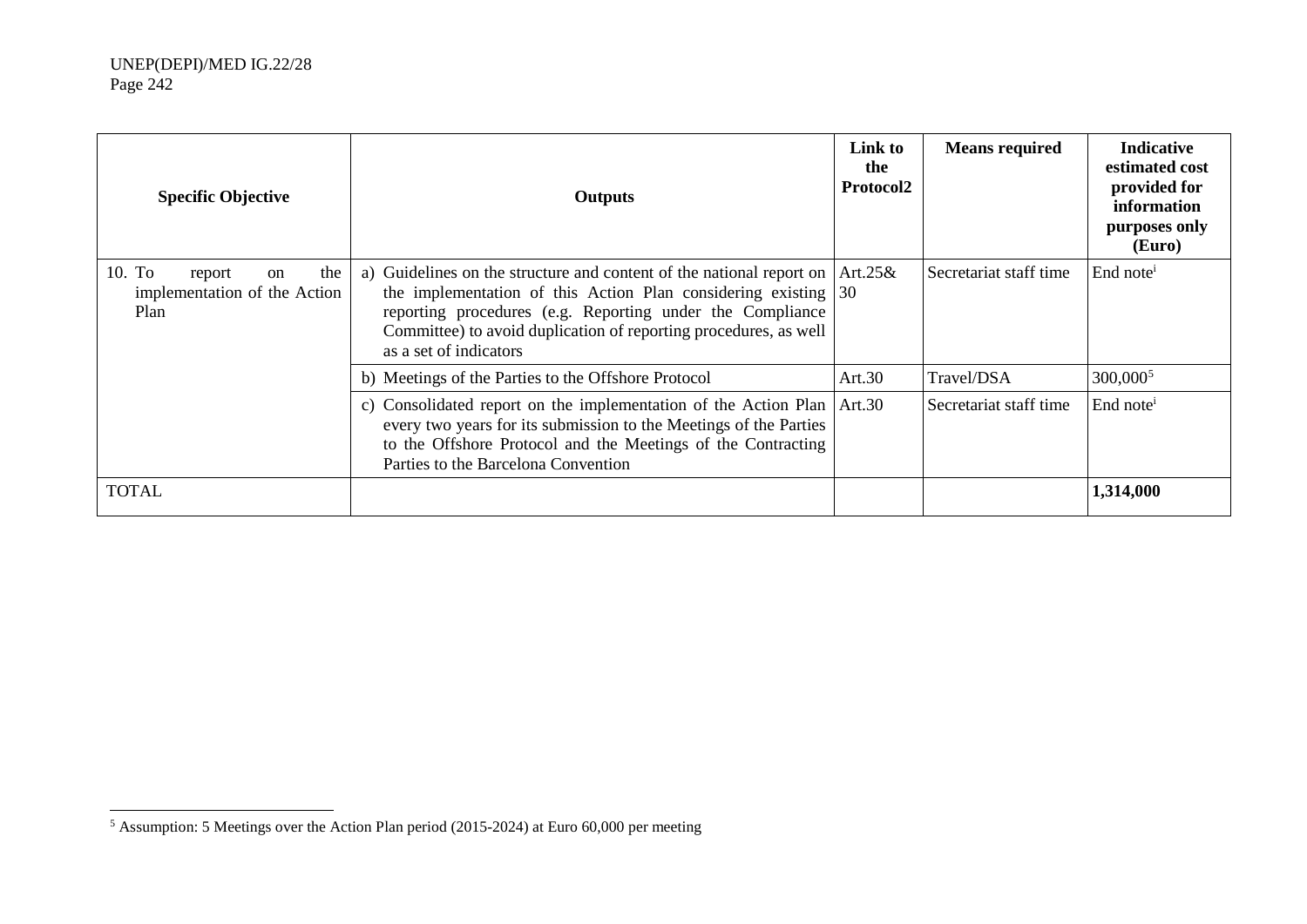### <span id="page-32-0"></span>**MEDITERRANEAN OFFSHORE ACTION PLAN**

### **Appendix 2: TECHNICAL COOPERATION AND CAPACITY BUILDING PROGRAMME**

| Technical support (Consultancy services) for the development of Standards and Guidelines <sup>6</sup> |
|-------------------------------------------------------------------------------------------------------|
| Monitoring                                                                                            |
| Use and discharge of harmful or noxious substances and material                                       |
| Disposal of oil and oily mixtures and on the use and disposal drilling fluids and cutting             |
| Removal of installations                                                                              |
| Safety measures including health and safety requirements and fire fighting                            |
| Role/responsibility and qualification of professional and crews                                       |
| Granting of authorisations                                                                            |
| <b>Training</b>                                                                                       |
| Monitoring                                                                                            |
| Use and discharge of harmful or noxious substances and material                                       |
| Disposal of oil and oily mixtures and on the use and disposal drilling fluids and cutting             |
| Offshore platform Preparedness and Response & Contingency Plan Assessment                             |
| Removal of installations                                                                              |
| Safety measures including health and safety requirements and fire fighting                            |
| Role/responsibility and qualification of professional and crews                                       |
| Granting of authorisations                                                                            |
| Inspection/sanctions (Installation/Discharge/Competent manning)                                       |

 <sup>6</sup> Offshore platform Preparedness and Response & Contingency Plan Assessment will be followed by Contracting Parties through the Meeting of the IMO Sub-Committee on Pollution Prevention and Response (PPR).